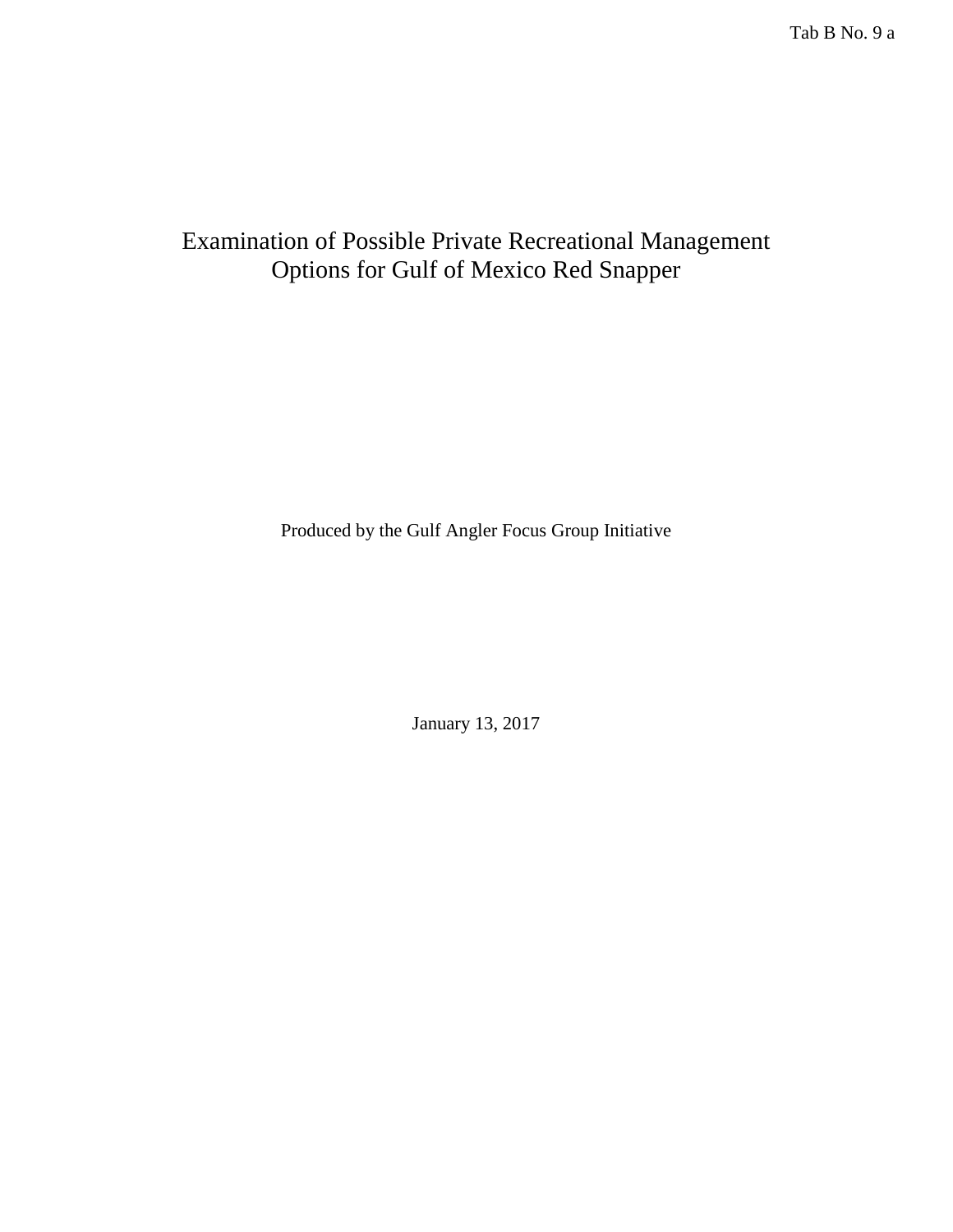# **Outline**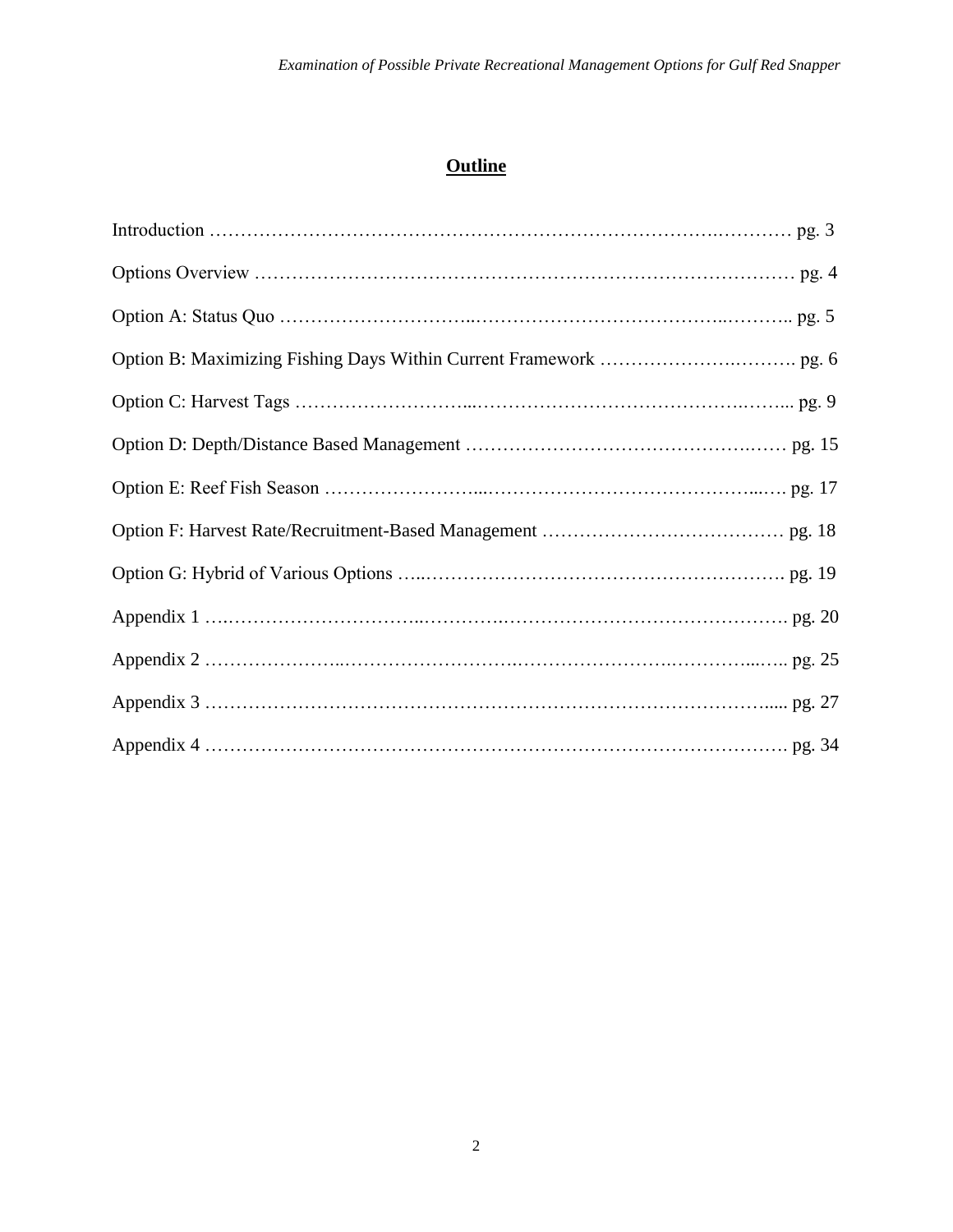## **Introduction**

Members of the recreational fishing community organized a Gulf Angler Focus Group Initiative to explore improved management options for the conservation and public enjoyment of Gulf of Mexico red snapper. The Gulf Angler Focus Group Initiative gathered together representatives of angler organizations, unaffiliated private anglers, for-hire operators and recreational fishing industry members, in consultation with all five state fisheries managers from the Gulf region. Through this initiative, meetings were held every other month throughout 2016 with the assistance of the FCRC Consensus Center at Florida State University, which facilitated and documented the meetings.

The Gulf Angler Focus Group Initiative was convened and coordinated by a Planning Committee consisting of representatives of the American Sportfishing Association, Coastal Conservation Association, Congressional Sportsmen's Foundation, and Theodore Roosevelt Conservation Partnership.

The purpose of the Gulf Angler Focus Group Initiative was to develop a package of possible management options for further investigation to ensure a healthy red snapper stock while providing equitable and reasonable public access. For the purpose of this review, the term "access" generally refers to the number of days in which red snapper can legally be harvested. The initial phase of the process included a series of meetings to help develop the recreational perspective on management options for the Gulf red snapper fishery and other Gulf reef fish fisheries. This involved discussions with a collection of unaffiliated private anglers, angler groups, recreational fishing industry members and for-hire operators. The five state fisheries managers from the Gulf region provided consultation and input throughout the entire process. In addition, NOAA Fisheries provided information regarding the Gulf reef fish fisheries regulatory framework and responded to questions posed as a result of the meetings. Through this phase, various management options were discussed and deliberated, ultimately resulting in the development of a set of discussed management options with associated pros and cons for each. Feedback on an initial set of management options was solicited from other stakeholders in the red snapper fishery, including environmental NGOs, commercial fishermen and for-hire captains. The final phase of the process involved the Planning Committee reviewing and finalizing a package of alternative recreational fisheries management options.

These options do not necessarily reflect consensus, agreement or recommendations by the group, organizations or individuals as to whether any given option(s) should be considered for management. Most management options will be inherently difficult to implement, and sound decisions cannot be made about their viability without detailed fishery and social analysis that currently are unavailable.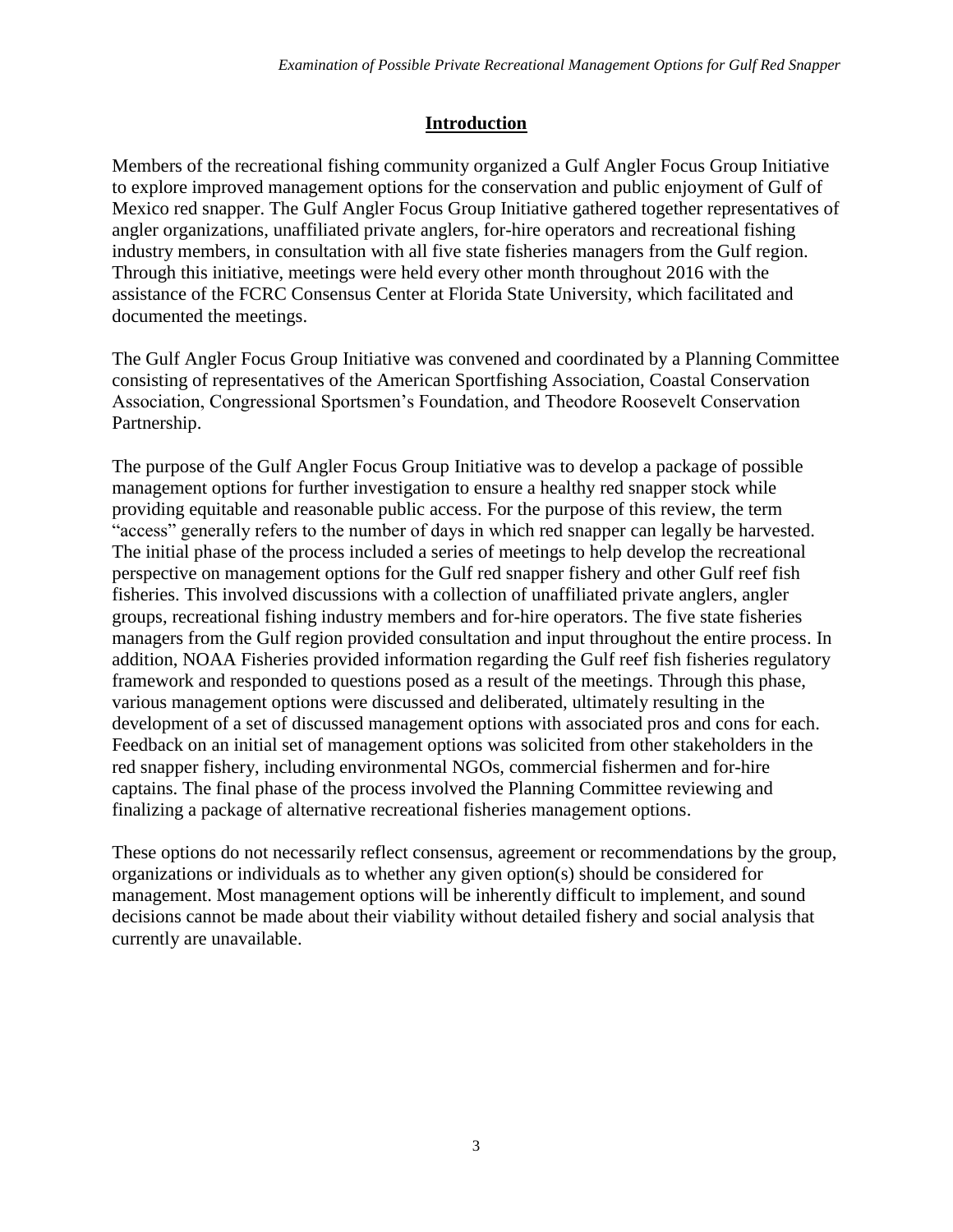# **Options Overview**

Because many types of necessary data are lacking or nonexistent, there is inherit uncertainty in the social, economic and conservation impacts of any red snapper management options. In addition, future changes in population dynamics and participation could affect the viability of all management options. Recognizing these limitations, the Gulf Angler Focus Group Initiative is not providing management *recommendations* at this point, but rather has identified several potential management *options* based on current and available information that may warrant further analysis and review by fisheries managers. A determination must be made as to whether these options are allowable under the current confines of the Magnuson-Stevens Act. Of the options that may be feasible, some may not be acceptable or practical for the majority of private recreational anglers in the Gulf. This would need to be determined through a robust process that includes significant stakeholder outreach.

Based on existing information, a list of pros and cons was developed to help inform additional review of possible options. An evaluation of current, "status quo" management was provided and used as a basis to which alternative options could be compared and evaluated. The goal of this comparison was: Would a given option make private recreational fishermen better off than the current management approach by state and federal agencies?

Below is an overview of the management options discussed, followed by an analysis of each.

- A. Status Quo: Private recreational fishing effort is managed by a two fish bag limit in federal waters, minimum size restrictions and inconsistent state and federal seasons and regulations.
- B. Maximizing Fishing Days Within Current Framework: Private recreational fishing effort would continue to be managed through seasons, size limits and bag limits throughout the Gulf. To provide more days in federal waters, possible management changes include reducing the bag limit, implementing size/slot limits, barotrauma reduction and/or congruent state and federal seasons and regulations.
- C. Harvest Tags: Private recreational fishing harvest would be constrained in part or in whole based on a finite number of tags that would be distributed among anglers.
- D. Depth/Distance-Based Management: Implement open/closed areas to private recreational fishing harvest of red snapper to protect a portion of the stock from fishing mortality and potentially allow for an increase in the number of fishing days in the open area.
- E. Reef Fish Season: Reef fish regulations would be established as a unit as opposed to regulations for individual species.
- F. Harvest Rate/Recruitment-Based Management: Management targets would be based on the rate of removals caused by fishing, not a poundage-based ACL rooted in past harvest.
- G. Hybrid of Various Options: A combination of two or more of the above options.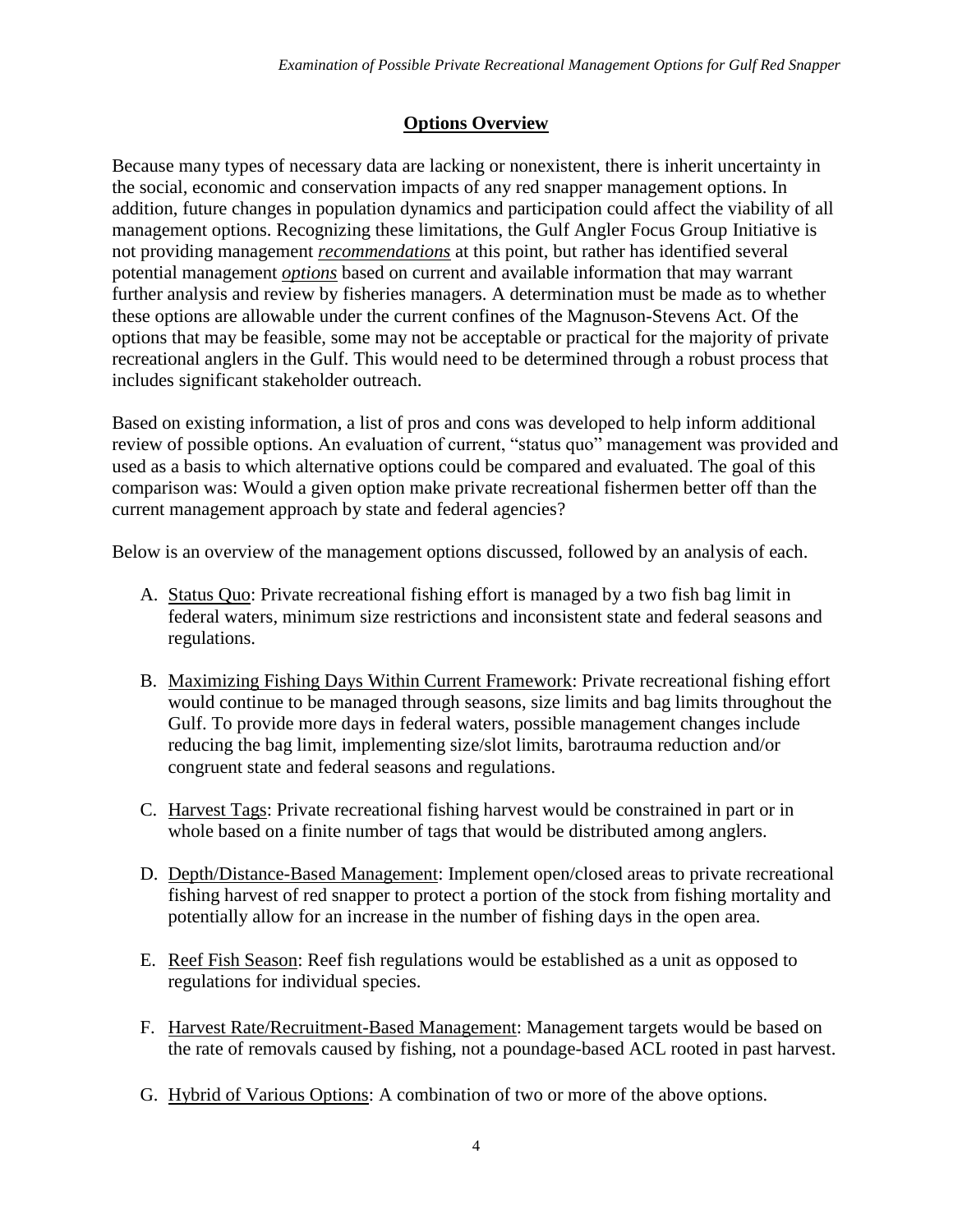### A Note on Data

Underlying all management options is a recognition for the need to improve angler harvest and biological data. Each of the Gulf states have put in place systems to collect more timely and accurate angler harvest data, but these are relatively new efforts and calibrating across states and with the Marine Recreational Information Program (MRIP) has not been accomplished. In addition, discussions of reef fish permits/endorsements and other data collection methods (e.g., smartphone apps) that provide more timely and robust data than MRIP were discussed and considered a likely prerequisite to satisfactorily implement some alternatives. These, and other potential data sources, can help improve the timeliness and accuracy of angler harvest data and help define and better understand the universe of red snapper and reef fish anglers – a critically important part of management and an area that is currently causing challenges due to the limitations of MRIP's sampling protocol. Also, through an increase in federal appropriations, approximately \$10 million is being provided by Congress to improve the assessment of the red snapper population, which could provide new or improved data to aid in the evaluations of these management options.

# **Option A: Status Quo**

This option considers the current status of red snapper management in the Gulf with inconsistent state regulations and seasons and a very short federal season. Currently, Gulf red snapper are federally managed under a quota system, with 51.5 percent allocated to the recreational sector (7.192 million pounds, including a 20 percent buffer in 2016). The subquotas (component Annual Catch Limits-ACLs) were 3,042,000 lb ww (42.3 percent) to the for-hire sector and 4,150,000 lb ww (57.7 percent) to the private angler component, including state-licensed charter vessels. The Annual Catch Targets (ACTs-subquota minus 20 percent buffer) for 2016 were 2,434,000 lb ww to the federal for-hire component and 3,320,000 lb ww to the private angler component. The private recreational red snapper season in federal waters for 2016 was nine days and began June 1, with two additional days added to the season due to a tropical storm event.

State waters extend to nine miles Gulf-wide in 2016. Previously, Florida and Texas had nine mile boundaries, while Alabama, Mississippi and Louisiana had three mile boundaries. State season lengths are not consistent with the federal season and vary in length from a high of 365 days in Texas to a low of 66 days in Alabama. Anglers are restricted to a two fish bag limit and 16 inch minimum size limit at the federal level, with all states consistent except for Texas, which has a 4 fish bag limit and 15 inch minimum size limit.

Ultimately, status quo management measures may provide the best overall access for private anglers if other management options are found to be unlikely to provide improved access. Thus, current management status should be used as a benchmark for evaluating other alternatives once they have been sufficiently analyzed.

#### Pros and Cons:

- Pros:
	- o Through state seasons that are longer than the federal season, anglers have a longer window of time during which to harvest red snapper. This particularly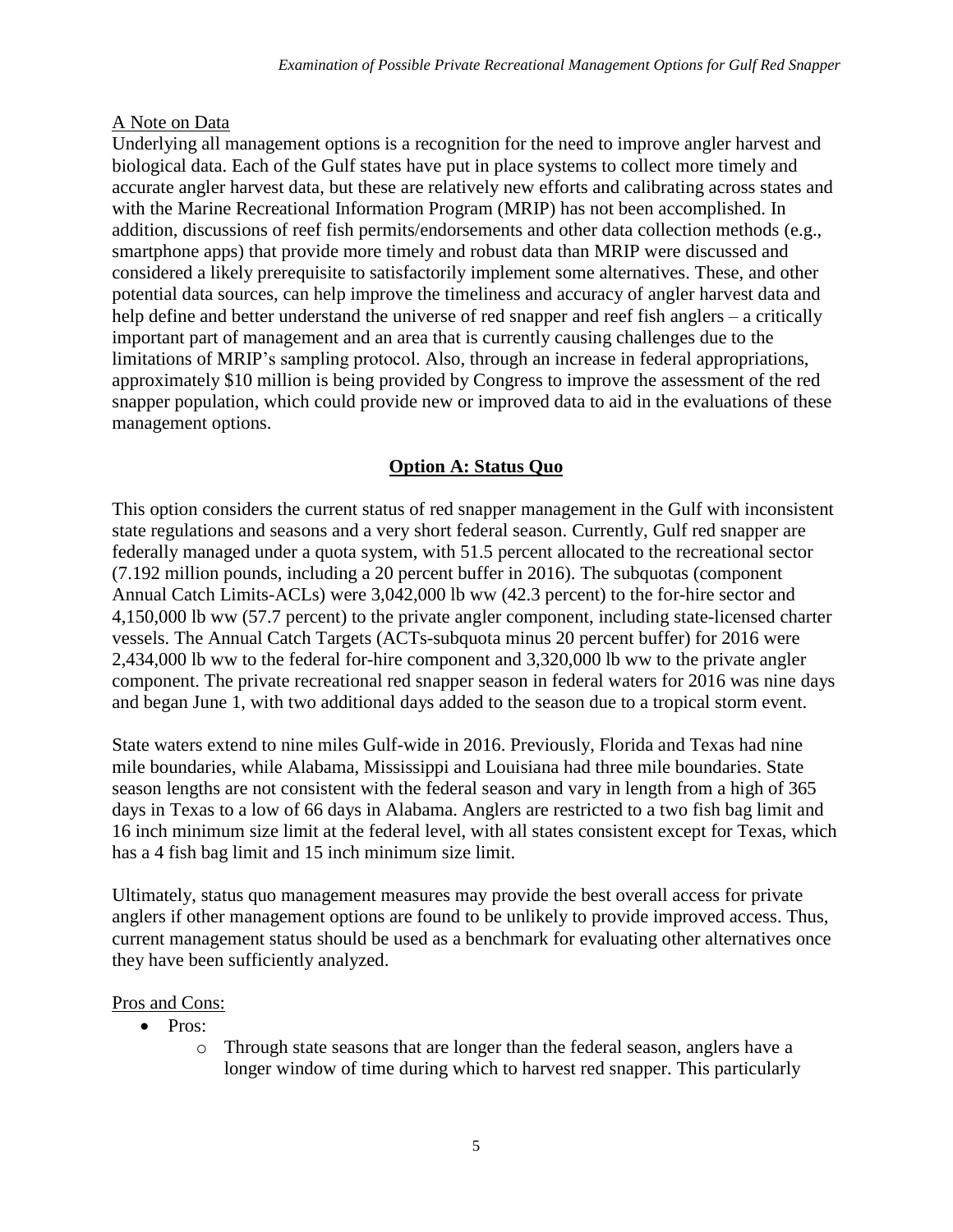benefits anglers who do not have the opportunity to fish during the relatively brief federal season due to weather, personal conflicts, etc.

- o Since implementing a 20 percent buffer for the recreational quota to account for uncertainty in harvest data, private recreational harvest has remained below the ACL. However, it is reported that for 2016 the private angler harvest exceeded its component ACL, but the total recreational ACL (i.e., private recreational plus charter) was not exceeded. This overage was apparently due to an underestimation of increased recreational effort in state waters due to the extension from 3 to 9 miles in Alabama, Mississippi and Louisiana for 2016.
- o The 20 percent buffer, necessary to constrain the recreational harvest within the ACL, should provide for a quicker stock rebuilding time.
- o Relative to the other options, this is a well-known and familiar approach for managers and anglers. Therefore, there is less risk of significant negative impacts that could result from changing to other management options.
- Cons:
	- o Due to regional disparities in habitat, depth and distribution of the red snapper population, some states can take better advantage of fishing in state waters than others. Liberal state seasons come with a tradeoff in reduced federal seasons, which disadvantages anglers in regions with better fishing opportunities in federal waters by limiting their ability to harvest in federal waters.
	- o While the 20 percent buffer has kept the private recreational sector within its ACL, it has also sacrificed potential fishing access through unused quota. This appears to have been mitigated for 2016 during which the private angler ACL is estimated to have been exceeded due to underestimates of projected landings when boundaries for Alabama, Mississippi, and Louisiana were extended.
	- o This option is likely untenable long-term due to the widespread frustration within the recreational fishing community over the length of the federal season.
	- o State and federal inconsistencies create enforcement challenges.
	- o Derby fishing and higher participation occur with such short seasons, creating greater difficulty in ensuring that the ACL is not exceeded.
	- o Fishing effort occurs during the spawning season, potentially negatively impacting recruitment and future abundance.

## **Option B: Maximizing Fishing Days Within Current Framework**

This option considers maximizing fishing days through standard management practices, including bag limits, seasons, size, and allocation. Possible management changes include reduction of the bag limit from two fish to one, implementation of size/slot limits, barotrauma reduction requirements, consistent state and federal seasons, and improved angler harvest data.

To fully evaluate how many additional days could be gained and at what "cost" to anglers and recreational fishing dependent businesses, extensive analyses of combinations of management options and their resulting season lengths would be required.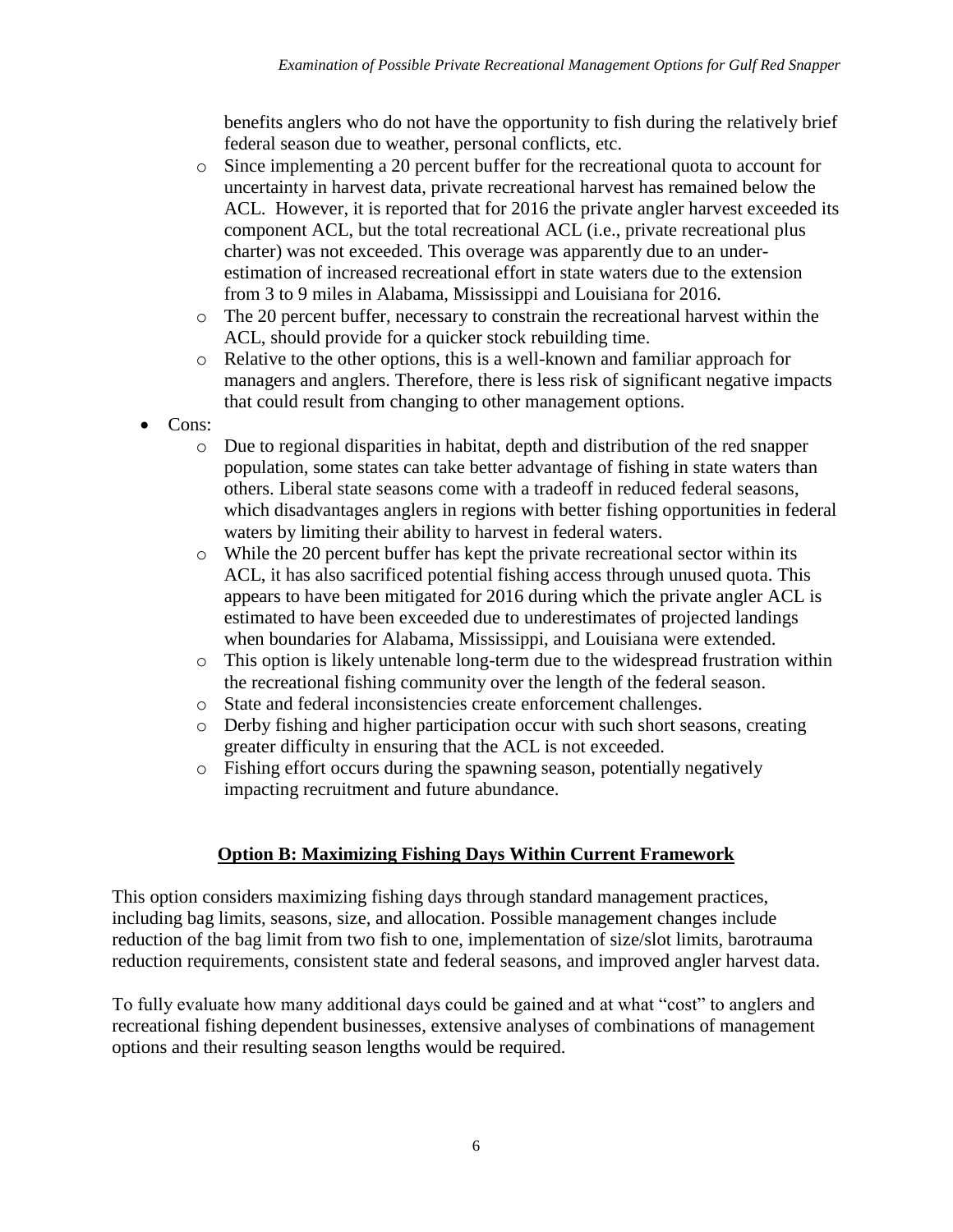The Focus Group considered that a minimum of a 40 day season length might be a reasonable starting threshold to compare the impact of management changes within the existing system (see Appendix 3, questions 9-10). Angler surveys should be conducted to determine what combinations of options to increase access would be most acceptable to the sector, and further analyses should be conducted to determine economic tradeoffs.

Reduction of the 20 percent buffer between the ACL and the ACT has been discussed by the Council in recent meetings and would make more of the quota available for harvest. However, the Science and Statistical Committee has advised that there is too much uncertainty in the longterm data as a result of the recent implementation of sector separation and has recommended waiting until three years of data are recorded before contemplating any reduction in the buffer. In 2015, private recreational harvest exceeded the ACT, but not the ACL, and data for the 2016 season should be available in early 2017 to provide at least two years of data for comparison. Allowing carryover of unused allocation to the subsequent year would complement buffer reduction efforts. This scenario has been temporarily mitigated for 2016 due to projections that the private recreational sector component will exceed its ACL, likely due to an underestimation of the impacts of extended jurisdictions for three states.

Federal season length could also be extended through the enactment of consistent seasons and regulations in state waters. With roughly half of harvest in recent years occurring in state waters according to NOAA estimates, this change could result in roughly a doubling of the federal season (to around 15 days in 2016 - see Appendix 1). Reducing the bag limit from two fish to one fish could further increase the number of fishing days, though would not quite double the season length as one might expect because the current average trip harvest is less than two fish per trip.

Current recreational discard mortality is estimated at 10 percent when venting is implemented and at 21 percent without venting. Some of this mortality is attributable to barotrauma, which is caused by the change in pressure when a fish is caught in deep waters and brought to the surface. In recent years, a variety of tools have been developed that can significantly improve the survival of fish, such as red snapper, suffering from barotrauma<sup>1</sup>. Increased use of barotrauma reduction devices and other tools and techniques that improve the survival of caught and released fish, either through voluntary efforts or mandatory requirements, could reduce the discard mortality estimate and make more quota available for harvest. This could also allow for greater consideration of size and slot limits to increase the number of fishing days, since these options currently have limited utility due to relatively high mortality rates of released fish. Given the rapid advances in the science on barotrauma reduction for Gulf of Mexico species, a current evaluation of the potential impacts of this new information on management may be warranted. For example, NOAA could examine the potential increases in quota and associated fishing days based on different levels of barotrauma reduction. Such analysis could assist in determining the value of updating existing discard mortality estimates and encouraging or mandating the use of barotrauma tools and techniques.

 $\overline{\phantom{a}}$ 1 Curtis, J.M., Johnson, M.W., Diamond, S.I., Stunz, G.W., 2015. Quantifying delayed mortality from barotrauma impairment in discarded Red Snapper using acoustic telemetry. Mar. Coast. Fish. 7, 434-449.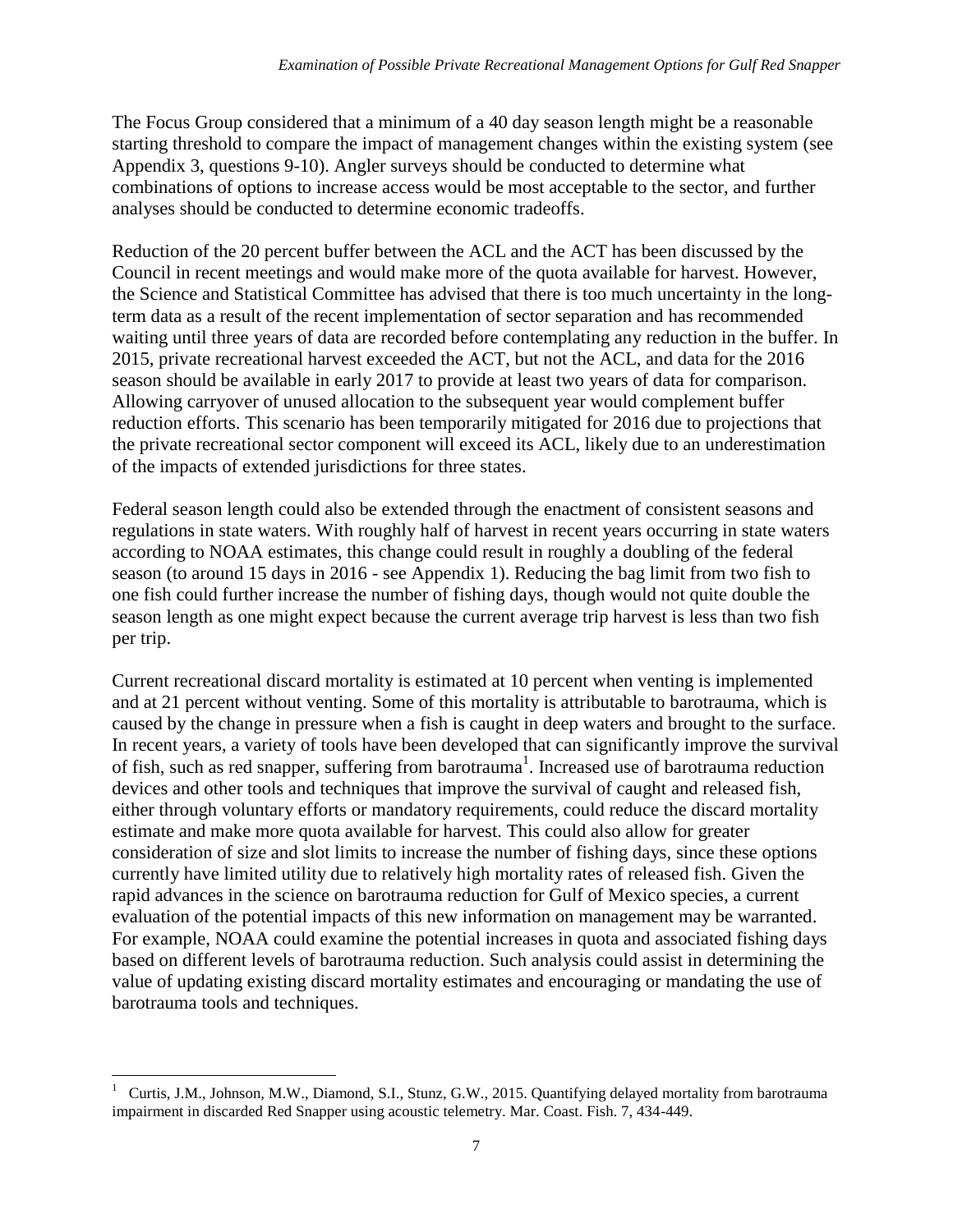Another option to increase available quota for harvest is to reevaluate the biological benchmarks for this species. The surprising resiliency of Gulf red snapper may make it more appropriate to lower spawning potential ratio (SPR) thresholds than are currently in place. Any adjustments to the benchmarks could also provide additional quota, which would potentially result in more fishing days. Adjusting the benchmarks has been asked recently of the SSC, which declined to offer an SPR change below the current 26 percent.

As a final consideration, understanding the correlation between effort and season length could be important in estimating recreational harvest patterns over extended seasons. Under the current truncated seasons, angler trips are concentrated and effort is maximized during the small number of open fishing days. The overall effort (i.e., average catch-per-day) is used to estimate harvest in subsequent seasons; however, it is likely that as season length increases, effort is reduced on a per day basis as it would be distributed over a greater timeframe. These relationships could be factored into allowing longer seasons if it is shown that effort is occurring at lower daily levels when opportunity is lengthened.

In order to make any assessment of viability and make comparisons of the aforementioned approaches and combination of approaches, NOAA will need to assess and model the various scenarios to determine how many fishing days can be realized. These assessments should include the potential of barotrauma reduction to provide for a reduced mortality estimate, combinations of traditional management tools (e.g., bag limits, size and slot limits, etc.) to maximize season lengths, both with and without allocation adjustments. These types of assessments were beyond the capabilities of the Gulf Angler Focus Group.

## Pros and Cons:

- Pros
	- o Extending private recreational fishing access within the existing management system would require the least amount of change relative to other options and would be a familiar framework for participants in the fishery.
	- o Many of these changes (e.g., barotrauma reduction, carrying over unused quota) can increase the quota, which should translate to additional fishing opportunities.
	- o Consistent state and federal regulations would provide an incentive against individual states implementing liberal regulations in their own waters to the detriment of other states.
	- o Consistent state and federal regulations would facilitate improved understanding, compliance and enforcement.
	- o A longer federal season could reduce the degree to which effort compression, which NOAA has reported, occurs.
	- o A longer federal season would help those regions (e.g., southern Florida) where snapper are typically found mostly in federal waters.
- Cons
	- o While some of these changes (e.g., state-federal consistency, bag limit reduction), could increase the number of days in federal waters, they do not improve the quota and come with tradeoffs.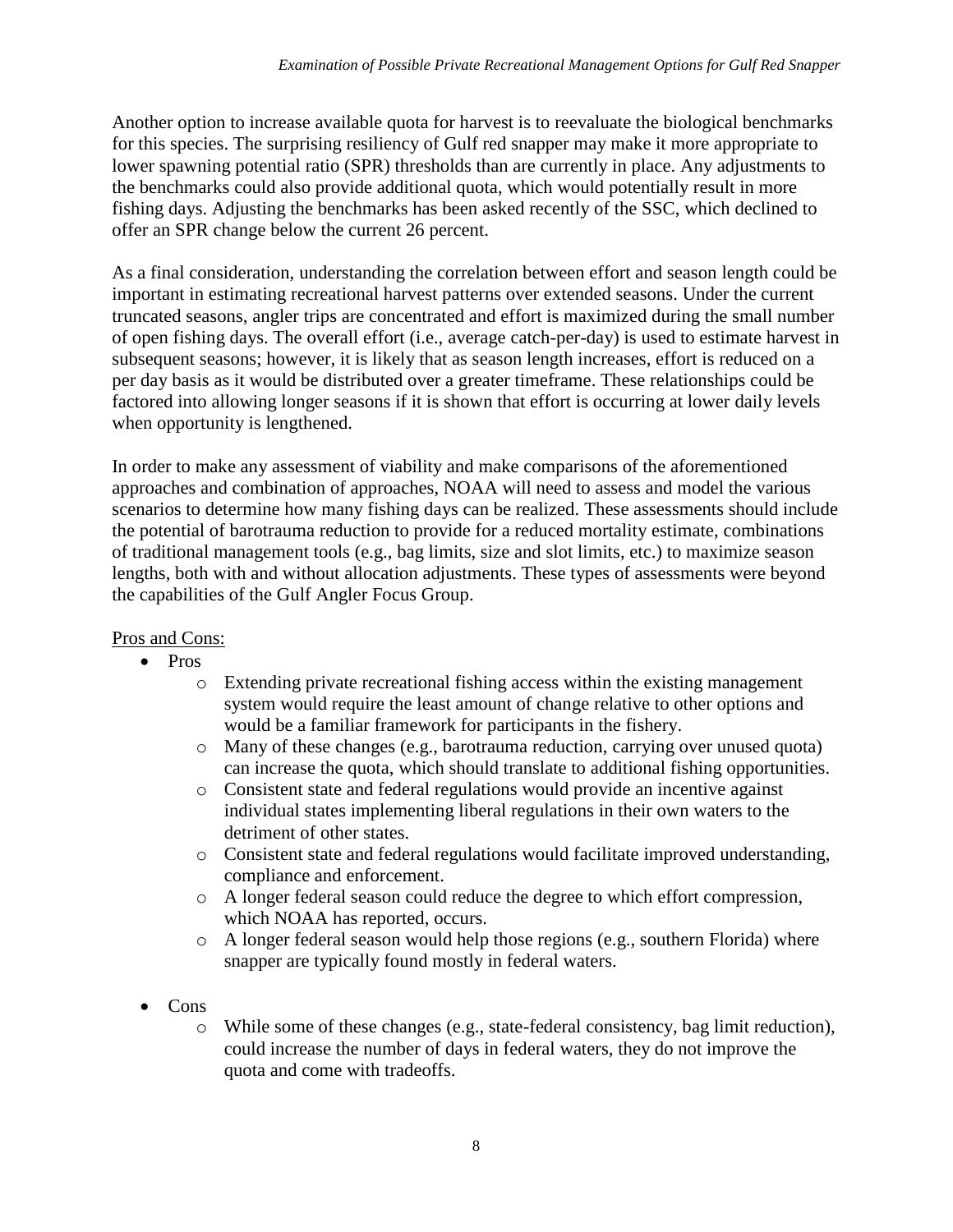- o State consistency with federal regulations comes with the tradeoff of reduced access to fish in state waters; therefore the net benefit of that change could be neutral or even negative overall.
- $\circ$  A reduction in the bag limit will be difficult for anglers to accept, as many will view the overall value of a fishing trip to not be worth only being able to harvest one fish.
- o Even with these changes, it might not be possible to achieve what would be considered an "acceptable" season length (e.g., arbitrarily set at 40 days for the purpose of this exercise) without significant reallocation, which is a challenging process.
- o Reaching a consensus among the Gulf Council, NOAA, the states and stakeholders on these various options could be a challenge, particularly on consistent state-federal regulations. In addition, some states would be harmed more than others through the enactment of consistent regulations.

# **Option C: Harvest Tags**

This option considers various ways that harvest tags may be applied to red snapper, but focuses primarily on a private recreational lottery approach, which is reflected in the list of Pros and Cons at the end of the section.

Review of Harvest Tags in Other Fish and Wildlife Management Systems

Harvest tags can be used for several management purposes, including to directly control effort and/or for data collection. Most wildlife tag programs that have been implemented were for the purpose of data collection, and only a few are directed specifically at controlling effort under a regional or statewide quota-type limit, which is the purpose for which harvest tags have been suggested for Gulf red snapper. No examples exist of harvest tags for recreational fish species that fit the same management issues as Gulf red snapper.

Harvest tags are employed for tarpon in several states including Florida and Alabama, primarily for the purpose of promoting catch and release. A \$50 pre-purchased tag must be used to harvest each tarpon, and there is no limit on the number of available tags. The cost of the tag discourages cavalier harvest. While this approach could be advantageous for a species managed for catch and release, the motivations behind it are not applicable to fisheries like Gulf red snapper.

Harvest tags are required for salmon and other fish species in Washington and Oregon. While these management systems limit total harvest by an individual angler, there is no limit on how many individuals can receive the harvest tags. The primary purpose of these systems is harvest data collection.

Jackson et al.<sup>2</sup> discuss the efficacy of tags in a single bay in Australia and found reasonable success in controlling effort. However, this system operated with 1,200 tags and a relatively low

<sup>&</sup>lt;sup>2</sup> Jackson et al., July 2016. Assessing the effectiveness of harvest tags in management of a small scale, iconic marine recreational fishery in Western Australia. ICES Journal of Marine Science, doi:1093/icesjms/fsw093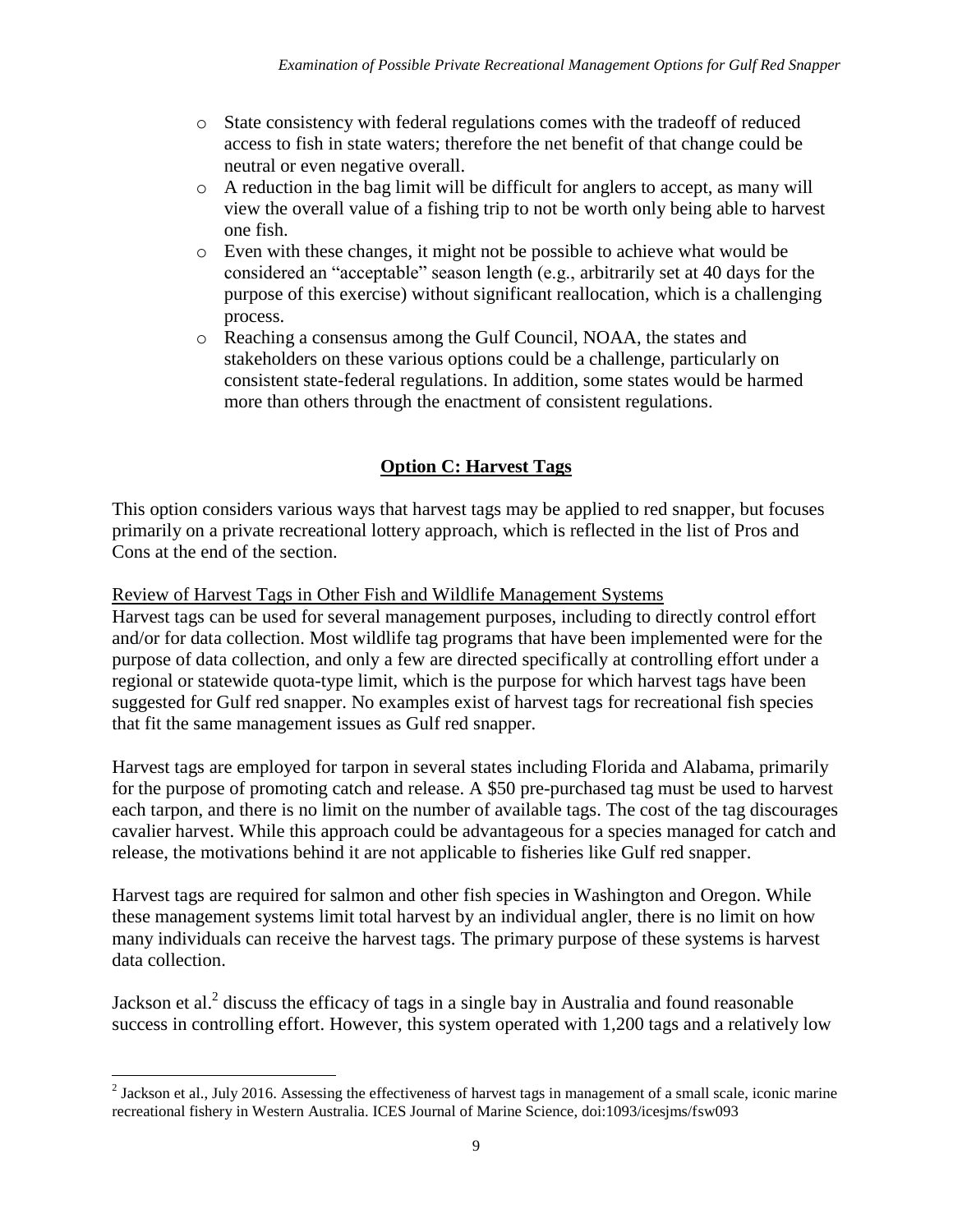number of anglers – a much smaller scale than Gulf red snapper and more analogous to managing a wildlife management area for game species, which is discussed further below. Johnston et al.<sup>3</sup> provide an extensive look at harvest tags and individual fishing rights, and provide a litany of thoughts and considerations for tags. This study is a thorough review of the potential role of recreational fish harvest tags. While the researchers suggested tags could play a role in Gulf red snapper and that it should be explored further, they also acknowledged that there are substantial unknowns and potential obstacles on how a successful tag program could be implemented. In addition, the study does not sufficiently consider the current social and political difficulties in implementing a quota-based tag system across five states and made available to all U.S. citizens, and achieving this in a fair and acceptable manner. The researchers assumed a fishto-angler ratio which has changed over time. Based on current data and demographics, fewer tags would actually be available to anglers than the study assumed at the time.

It is important to understand the possible mechanics of implementing a harvest tag system and the tremendous number of variations in existing wildlife harvest tag systems in which harvest tags are proposed as a means to control overall effort and manage to a quota. Proponents of harvest tags often cite the success of elk harvest tags and their use as an example transferable to Gulf red snapper. However, the nature of those systems and the management issues they are intended to address are fundamentally different than the nature of Gulf red snapper management.

As an example, in Colorado, a restricted number of harvest tags are available to prospective hunters by a lottery, which incorporates a point accumulation system, for "trophy" elk. Through this system, access is restricted to prime public areas for both resident and non-resident hunters. Trophy tags are highly coveted and limit the number of hunters on certain game lands. However, Colorado also has unlimited licenses for elk on numerous game land areas. Thus, the overall tag and license system for elk allows for unlimited access – with seasons and bag limits – to any hunter, while a portion of the lands are managed for more of a trophy experience with increased chances of harvesting an elk, including one of trophy size. Variations to this approach can be found in adjacent states.

Deer hunting in the eastern U.S. is also managed by tags, but not for the purpose of limiting the number of hunters or to manage to a quota. In North Carolina for example, a big game license includes six deer tags. Similar to the salmon tags required in the Pacific Northwest, this system provides an individual quota per hunter, but there is no limit on the number of hunters, therefore no overall cap related to a quota. There appear to be no examples at a state level where there were too many hunters for an abundant species to the point that managers implemented harvest tags to limit the number of hunters having access.

While there are examples of highly controlled hunting access on private lands and some state wildlife management areas which are managed individually for special types of access, these types of management scenarios would be difficult to apply to red snapper due to geographic, statutory and data limitations. It is important to consider that state management of game is not bound by federal constraints such as the Magnuson-Stevens Fishery Conservation and

 $\overline{\phantom{a}}$ <sup>3</sup> Johnston, R.J., Holland, D.S., Maharaj, V., Campson, T.W., 2008. Evaluation of Fish Tags as an Attenuated Rights-Based Management Approach for Gulf of Mexico Recreational Fisheries. Connecticut Sea Grant Publication CTSG-08-07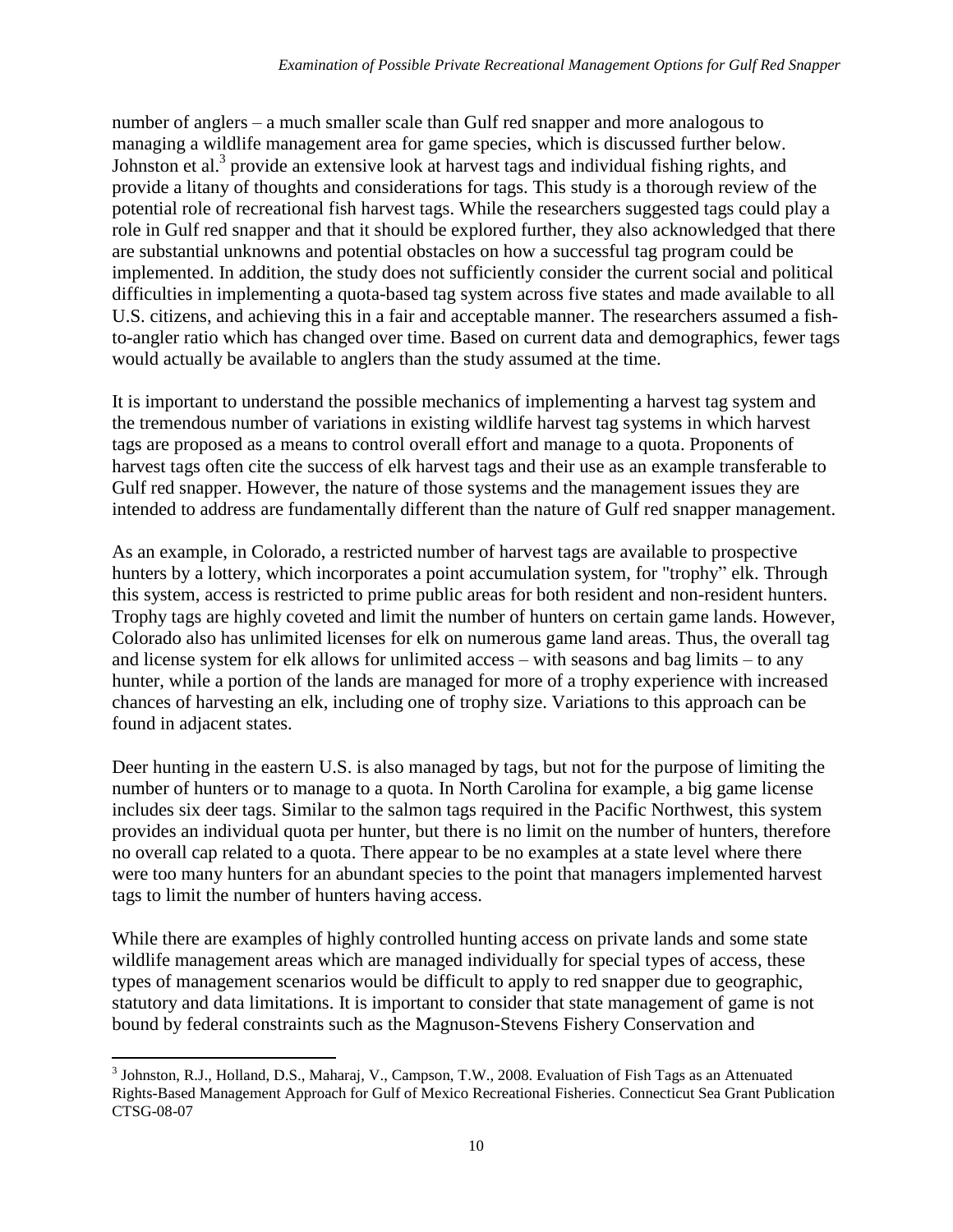Management Act (MSA) that severely limit the realm of available management strategies. For most game species, each state develops its own set of rules and regulations with no real integration to the adjoining states and without operating off a multistate quota. For waterfowl and some migratory birds it is a little different. Waterfowl hunting management in North America is governed by a broad partnership of international, federal and state agencies that evaluate available data and develop management recommendations which are reevaluated and adapted over time. Like the deer tag example above, however, there is no overall hard limit on the number or pounds of individual waterfowl species that cannot be exceeded.

The South Atlantic Fishery Management Council produced an Option Paper for red snapper harvest tags (see Appendix 2). They outline the challenges of successfully implementing a harvest tag system. It should be noted that the South Atlantic Council determined that harvest tags could only be effective for low ACL species, which Gulf red snapper is not. It should also be noted that the amendment to consider harvest tags was tabled by the South Atlantic Council. New discussions of harvest tags are beginning in the South Atlantic Council but may focus on research and data collection, as the management challenge for that fishery is different than that of Gulf red snapper. Essentially, in the South Atlantic, red snapper catch limits are being exceeded due to by-catch mortality alone. Therefore the South Atlantic Council is exploring harvest tags as a means to create fishing opportunities, not limit them as is being discussed in the Gulf Council.

### Challenges of Implementing Harvest Tags for Gulf Red Snapper

Determining the fair distribution of harvest tags for Gulf red snapper poses many substantial challenges. Current or historical information that would be necessary to consider the viability of harvest tags is not available at either the regional or state level, such as the number of offshore private recreational boat trips targeting snapper and the number of individual reef fish anglers (see Appendix 3, questions 2-4). In addition, there is considerable uncertainty about the factors that would need to be considered to determine the "fairness" of implementing a harvest tag system.

For individual fishing quotas (IFQs), such as the commercial Gulf red snapper IFQ, "fairness" in the assignment of individual quotas is determined based on fishing history. While it is known that recreational anglers have varying degrees of harvest and fishing time for red snapper, unfortunately, there is no measure of catch history tied to individual recreational fishermen. Lack of this information would essentially force a harvest tag approach that does not provide for any weighting tied to the individual fisherman. Not accounting for individual recreational fishermen's catch history in a harvest tag determination formula could have dramatic social and economic implications, as local communities will likely have greatly reduced access. In addition, from appendix 3 question 14, NOAA's response suggests significant limitations in how tags could be distributed:

Would it be legal to limit access to fish tags based on county residence? state residence?, **owns a vessel or not, etc.? How discriminatory can tag access be made…..equate to how IFQs are distributed to commercial fishers.**

• Best to refer to [National Standard 4](http://www.fisheries.noaa.gov/sfa/laws_policies/national_standards/documents/national_standard_4_cfr.pdf)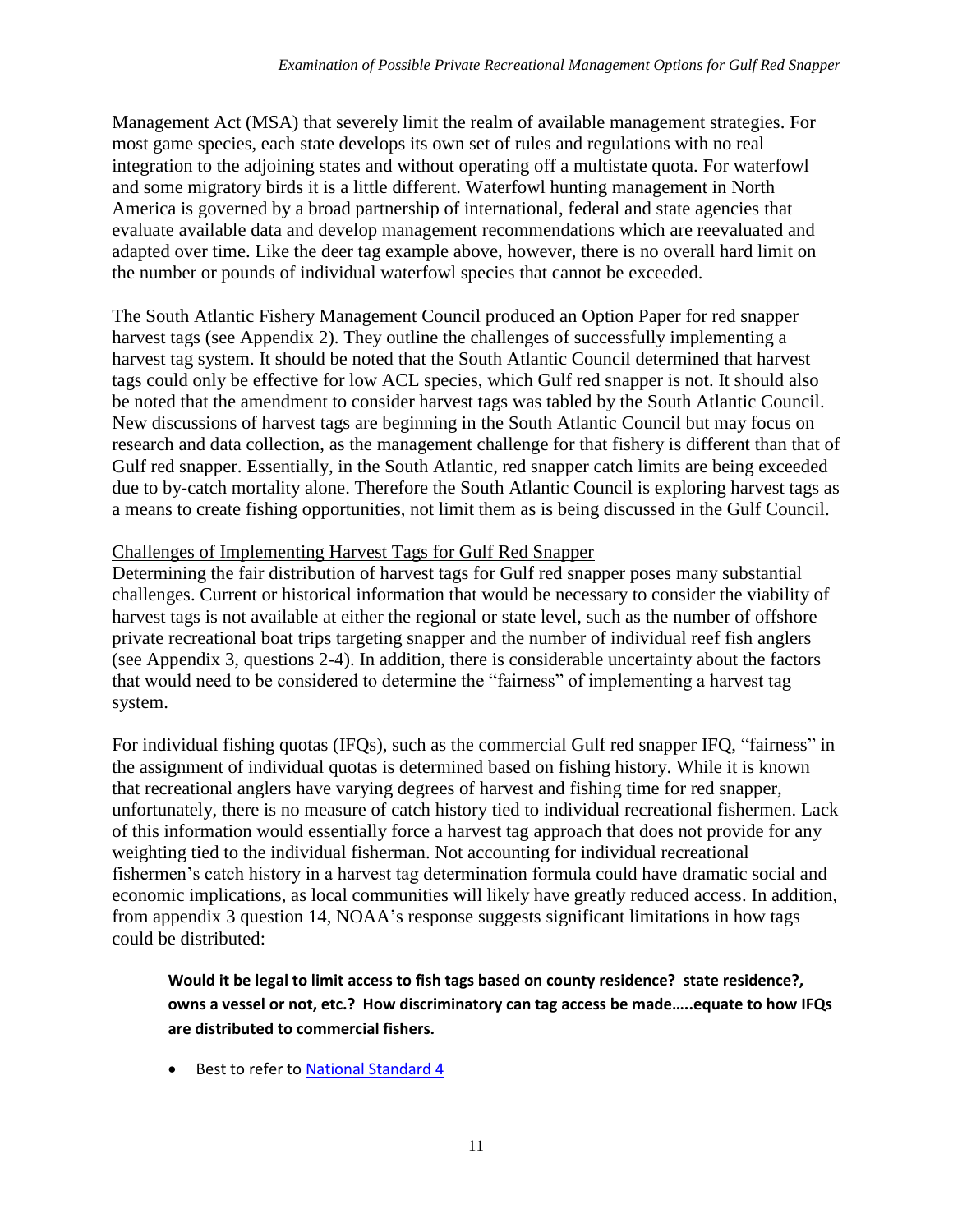o *(b) Discrimination among residents of different states. An FMP may not differentiate among U.S. citizens, nationals, resident aliens, or corporations on the basis of their state of residence. An FMP may not incorporate or rely on a state statute or regulation that discriminates against residents of another state.*

# **MSA 303A(c)(1)**

o *(D) prohibit any person other than a United States citizen, a corporation, partnership, or other entity established under the laws of the United States or any State, or a permanent resident alien, that meets the eligibility and participation requirements established in the program from acquiring a privilege to harvest fish, including any person that acquires a limited access privilege solely for the purpose of perfecting or realizing on a security interest in such privilege;* 

# **MSA 303A(c)(5)**

o *(5) ALLOCATION.—In developing a limited access privilege program to harvest fish a Council or the Secretary shall—*

*(A) establish procedures to ensure fair and equitable initial allocations, including consideration of—*

- *(i) current and historical harvests;*
- *(ii) employment in the harvesting and processing sectors;*
- *(iii) investments in, and dependence upon, the fishery; and*
- *(iv) the current and historical participation of fishing communities;*
- *(B) consider the basic cultural and social framework of the fishery, especially through— (i) the development of policies to promote the sustained participation of small owner-operated fishing vessels and fishing communities that depend on the fisheries, including regional or port-specific landing or delivery requirements; and*

*(ii) procedures to address concerns over excessive geographic or other consolidation in the harvesting or processing sectors of the fishery;* 

- *(C) include measures to assist, when necessary and appropriate, entry-level and small vessel owner-operators, captains, crew, and fishing communities through set-asides of harvesting allocations, including providing privileges, which may include set-asides or allocations of harvesting privileges, or economic assistance in the purchase of limited access privileges;*
- *(D) ensure that limited access privilege holders do not acquire an excessive share of the total limited access privileges in the program by—*

*(i) establishing a maximum share, expressed as a percentage of the total limited access privileges, that a limited access privilege holder is permitted to hold, acquire, or use; and* 

*(ii) establishing any other limitations or measures necessary to prevent an inequitable concentration of limited access privileges; and* 

*(E) authorize limited access privileges to harvest fish to be held, acquired, used by, or issued under the system to persons who substantially participate in the fishery, including in a specific sector of such fishery, as specified by the Council.* 

Accordingly, distributing harvest tags with an element of discrimination would appear to require an IFQ scenario with a referendum and thus require a permit and a certain amount of time to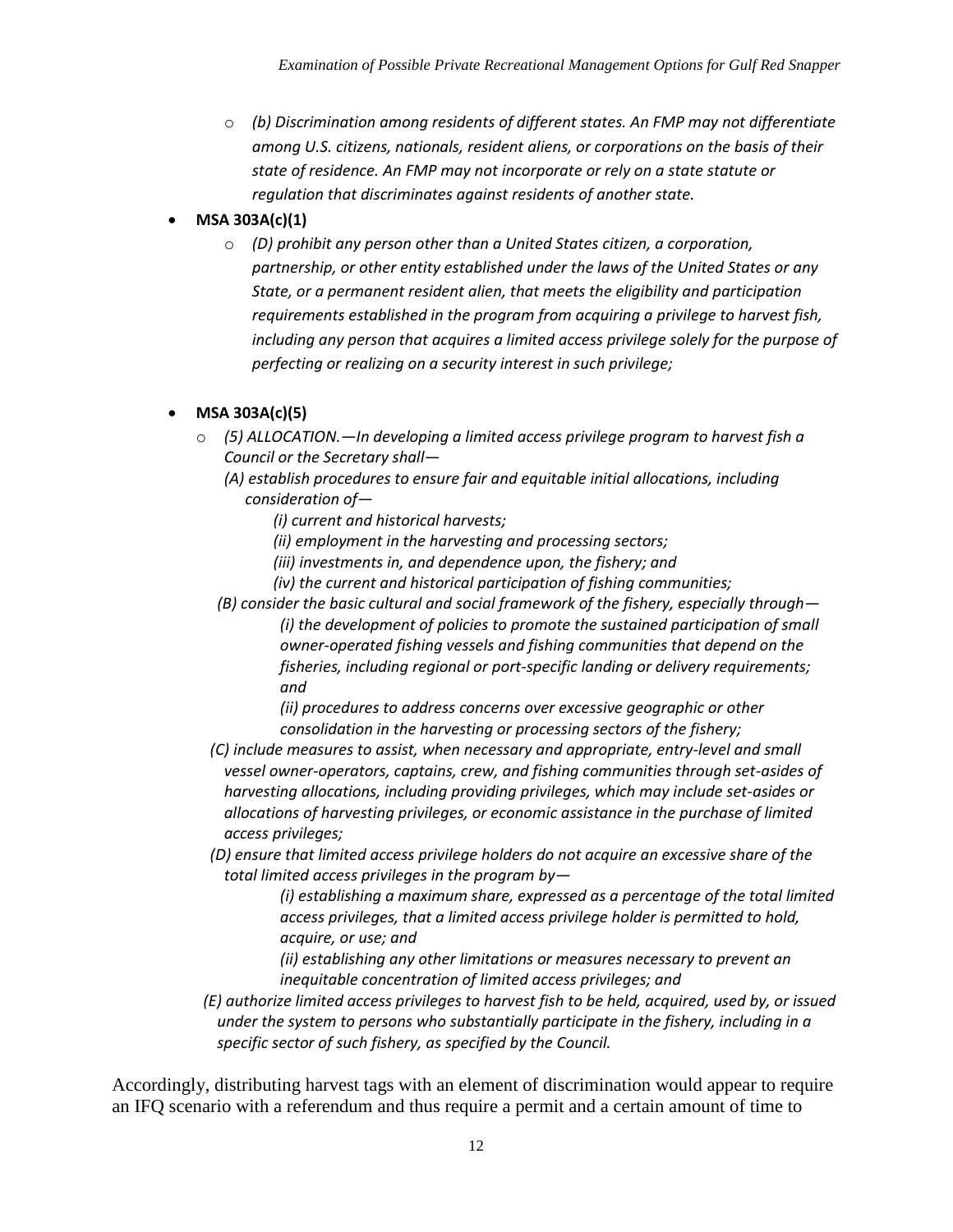determine individual fishing histories. This could present almost unsurmountable problems as new histories would have to be developed and would likely not reflect the true fishing histories of anglers prior to this type of data gathering. Consideration of National Standard 4 and MSA section 303 needs significant legal interpretation and evaluation when considering harvest tags, but may present major impediments to applying large scale use of recreational harvest tags for federally managed species in any fair way. The only option would be a national lottery, which would have huge economic and social impacts to the Gulf recreational fishing community.

From 2012-2015, roughly 1.2 million individual angler trips were taken for reef species annually in the Gulf, not including Texas (see Appendix 4). Based on average weight and current quota allocation, NOAA estimates 422,000 private recreational harvest tags could be made available (see Appendix 3, Question 16). Of course, this number could vary to adjust for the range of sizes of fish harvested and not just based on average weights.

Because it is not currently possible to allocate tags based on historic catch of individual anglers, implementation of harvest tags would need to be through a lottery-type system. While it is unclear how many of the estimated 1.2 million annual angler trips (not including Texas) were targeting red snapper, or how many individual anglers this represents, it is reasonable to predict that a current Gulf red snapper angler would have less than a 100 percent chance of receiving one tag annually under a harvest tag lottery approach open to all potential anglers in the United States.

A lottery system that is not tied to recent or existing red snapper fishing participation also has the potential to substantially increase the pool of interested participants. Due to federal law, there is likely no way to discriminate between numbers of state resident and non-resident harvest tags as is the case in many hunting-based harvest tags (see Appendix 3, Question 14). Therefore, a harvest tag under a federal fishery management plan might have to be available equally to the entire U.S. citizenry. As a result, avid recreational fishermen living along the Gulf coast would face the same odds of acquiring a harvest tag as anyone else in the nation. The novelty of applying for a Gulf red snapper harvest tag, or the desire to acquire a tag "just in case," could produce a high number of applicants, therefore reducing the odds of an individual to receive a tag regardless of their avidity or intention to go fishing. While including a "use it or lose it" requirement would ensure tags to not go to waste, it would also add to the costs and complexity of administering the program.

In addition, if the permitted for-hire subsector continues to receive its own quota as a result of sector separation, then anyone receiving a private recreational harvest tag would need to be prevented from using that tag on a for-hire vessel. Such scenarios would likely create a high level of dissatisfaction.

Information needed to fully evaluate harvest tags includes a determination of the constraints applied to tag distribution based on MSA Section 303 and National Standard 4, an analysis of the maximum number of tags that would be made available to the private recreational community, understanding the number of fisherman who would seek those tags and the odds of receiving tags, and an analysis of the economic and social impacts to fishermen, communities, and the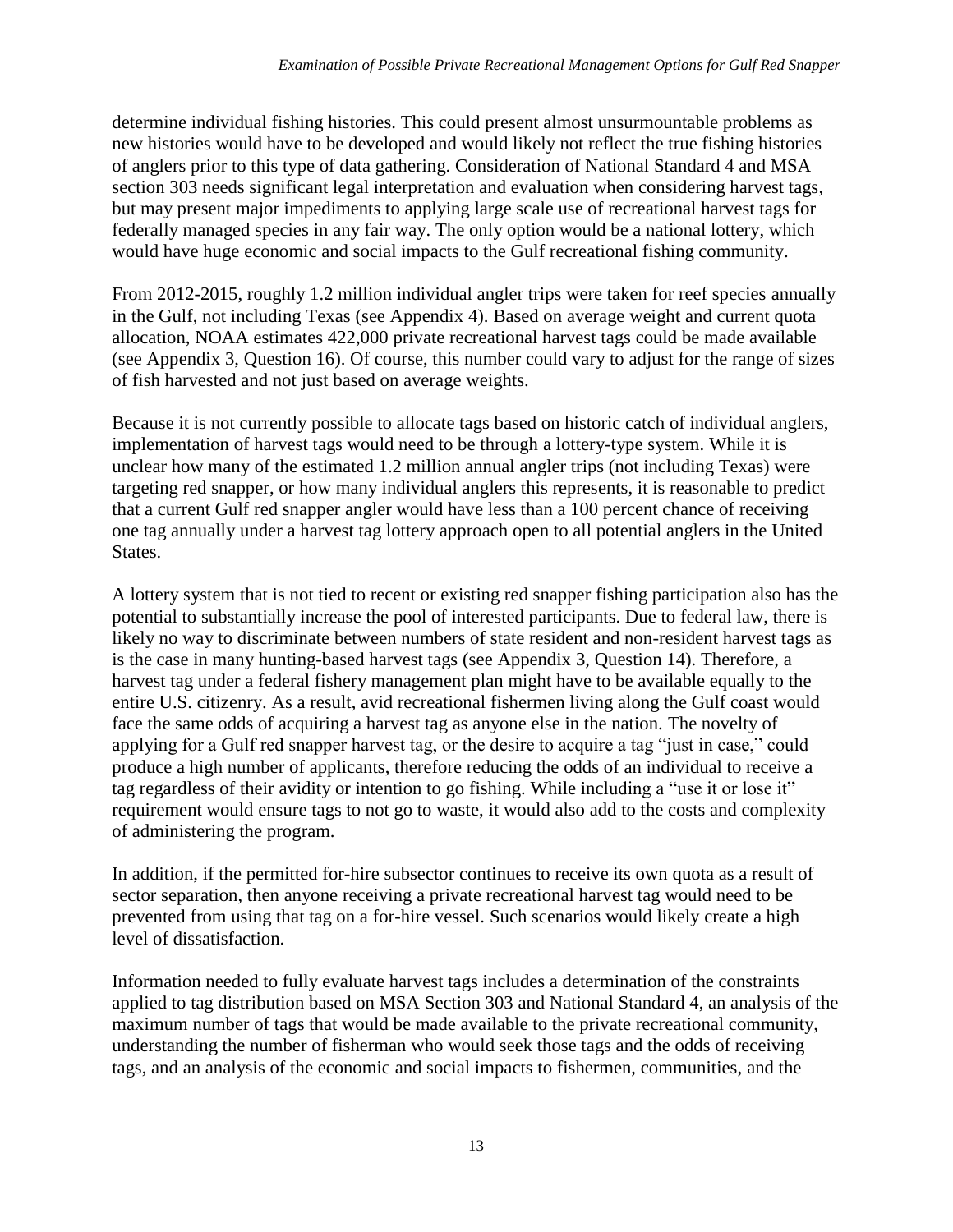recreational fishing industry of a tag system. Such information was unavailable to the Gulf Angler Focus Group.

# Options to Administer Harvest Tags

Adding to the complexity and difficulty in determining whether tags are even legally acceptable or procedurally viable are the various possibilities in which to implement a tag system in a fishery. Below are some of the variations of ways in which fish tags could theoretically be administered for Gulf red snapper.

- Turn the entire Gulf red snapper stock into a commodity similar to current IFQs in the commercial sector. Allow free market trade between sectors via auctions to dictate who receives and who uses harvest tags.
- Turn the entire recreational sector ACL (both private and for-hire) into harvest tags and allow individual anglers, via lottery or auction, to access and determine on what vessel (e.g., rental, private, for-hire, headboat) they would like to use the tag(s). This approach could be coupled with the ability to purchase or lease harvest tags between subsectors.
- Create a lottery of harvest tags for the private recreational subsector only and limit use to non-federally permitted boats. This approach could be coupled with the ability to purchase or lease quota between sectors and subsectors through the form of tags. For example, states could purchase or lease commercial IFQs for recreational fishermen via tags.
- Create a first-come, first-serve private recreational subsector harvest tag system that limits use to non-federally permitted boats. This approach could also be coupled with the ability to purchase or lease quota between sectors and subsectors through the form of tags.
- Implement tags with a portion of an ACL in conjunction with other management strategies. Examples could include:
	- o Distributing any unused ACL that exists at the end of the private angler red snapper season via harvest tags.
	- o Allowing IFQ holders to lease quota to the private recreational sector, which could be distributed via harvest tags.

# Pros and Cons:

The following pros and cons are based on the assumption that harvest tags would be implemented on the entire private recreational sector quota in a lottery-type approach, without implementing a "free market" exchange on the entire fishery.

- Pros:
	- o Anglers who acquire a harvest tag may have the flexibility to use their tag whenever it is most convenient for them.
	- o A harvest tag system could concretely limit catch and effort and potentially provide a more accurate estimate of harvest, and therefore, help prevent overfishing from occurring.
	- o Harvest tags could provide access to small portions of the snapper stock during situations where additional seasonal days cannot be added without likely exceeding the ACL.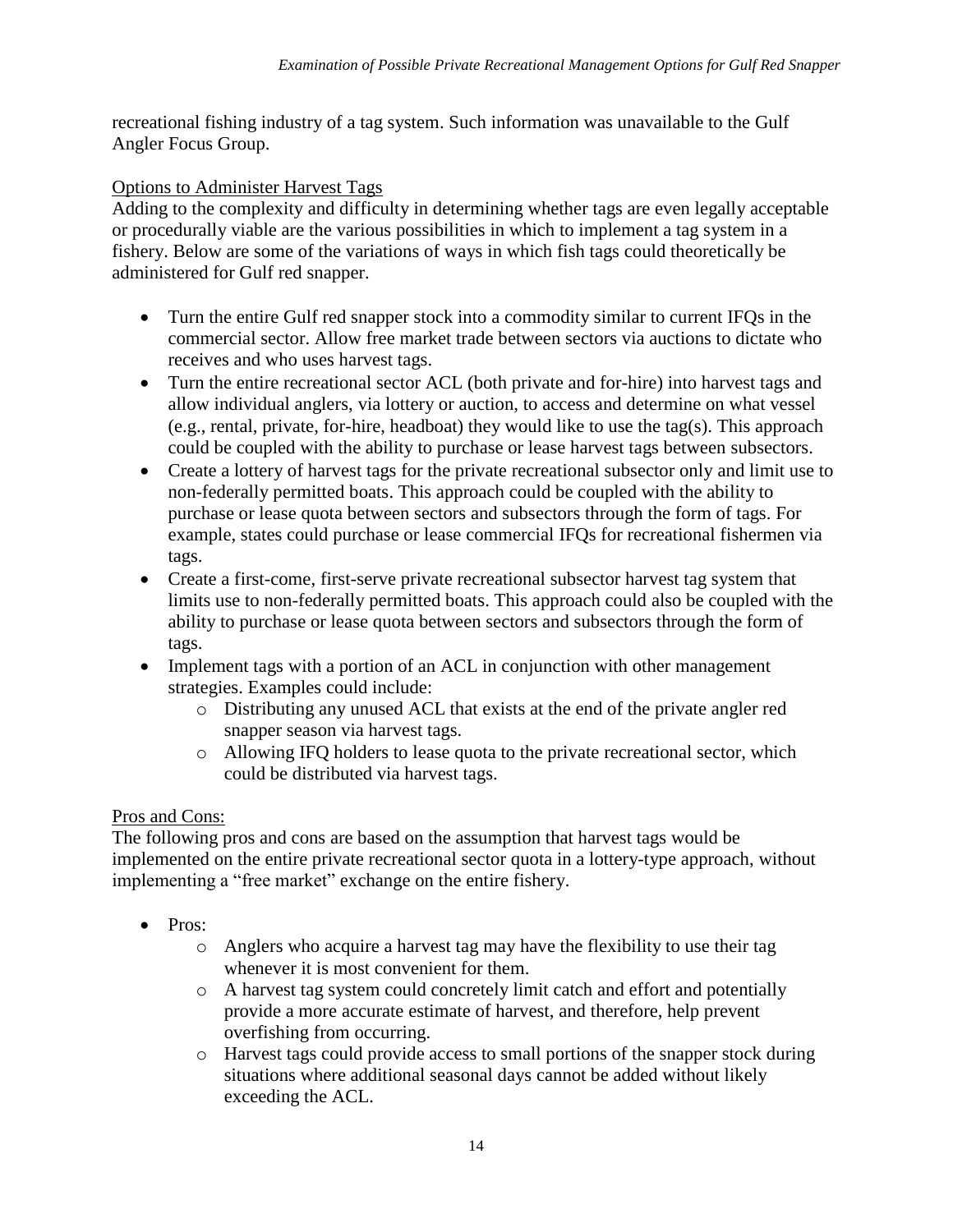- o Enforcement may be easier when compared to the current inconsistent seasons and regulations across federal and state waters, assuming an enforcement-friendly harvest tag system is available.
- o Safety of life at sea could be improved by allowing anglers to fish when sea conditions are favorable.
- Cons:
	- o Based on the estimated number of tags that would be made available using the private recreational quota, it is likely that an individual applicant has less (potentially much less) than a 100 percent chance of acquiring a single tag. Under current management in recent years, anglers have the potential to catch ~20 red snapper over the course of the federal season alone. Therefore, some current red snapper anglers have a high likelihood of experiencing a significant decrease in their ability to harvest red snapper, with a chance of not being able to harvest any.
	- o It appears that National Standard 4 and MSA 303A (c) (1) and (5) may prevent any equitable distribution other than a national lottery with random draw.
	- o As a federally managed stock, the tag system would likely need to be managed by NOAA in order to ensure the American public has equal probability of drawing a tag. However, NOAA has no experience with this form of management.
	- o If states are left to administer a tag system, the same challenge that halted progress on regional management – determining an allocation among states – would need to be resolved.
	- o While no estimate currently exists, the costs of prerequisite data, testing, and administering a harvest tag system or systems may be cost-prohibitive.
	- o With the lack of historical experience in applying a tag system to quota-based management of a fish species as abundant, complex and cross-jurisdictional as Gulf red snapper, there are likely other unforeseeable challenges that will arise. With very few applicable examples of harvest tags being used to regulate recreational fishing to model, managers would have a steep learning curve in the implementation process.
	- o There may be an increased tendency by anglers to high grade, which would increase discard mortality.
	- o A way to restrict tag use to non-federally permitted vessels would need to be implemented, thus increasing complexity in a national lottery and reducing the opportunities for non-boat owners to harvest red snapper.

## **Option D: Depth/Distance-Based Management**

Depth/distance-based management refers to a management strategy that provides a depth (e.g., 150 feet) or distance-from-shore (e.g., 20 miles) demarcation, creating a zone in which fishing would be allowed. Bag limits, size limits and seasons would apply. Fishing beyond the defined depth or distance would be closed to recreational red snapper fishing, which would create an area where red snapper are protected from recreational fishing pressure. In theory, this would provide increased production offshore to replenish annual fishing within the fishing zone.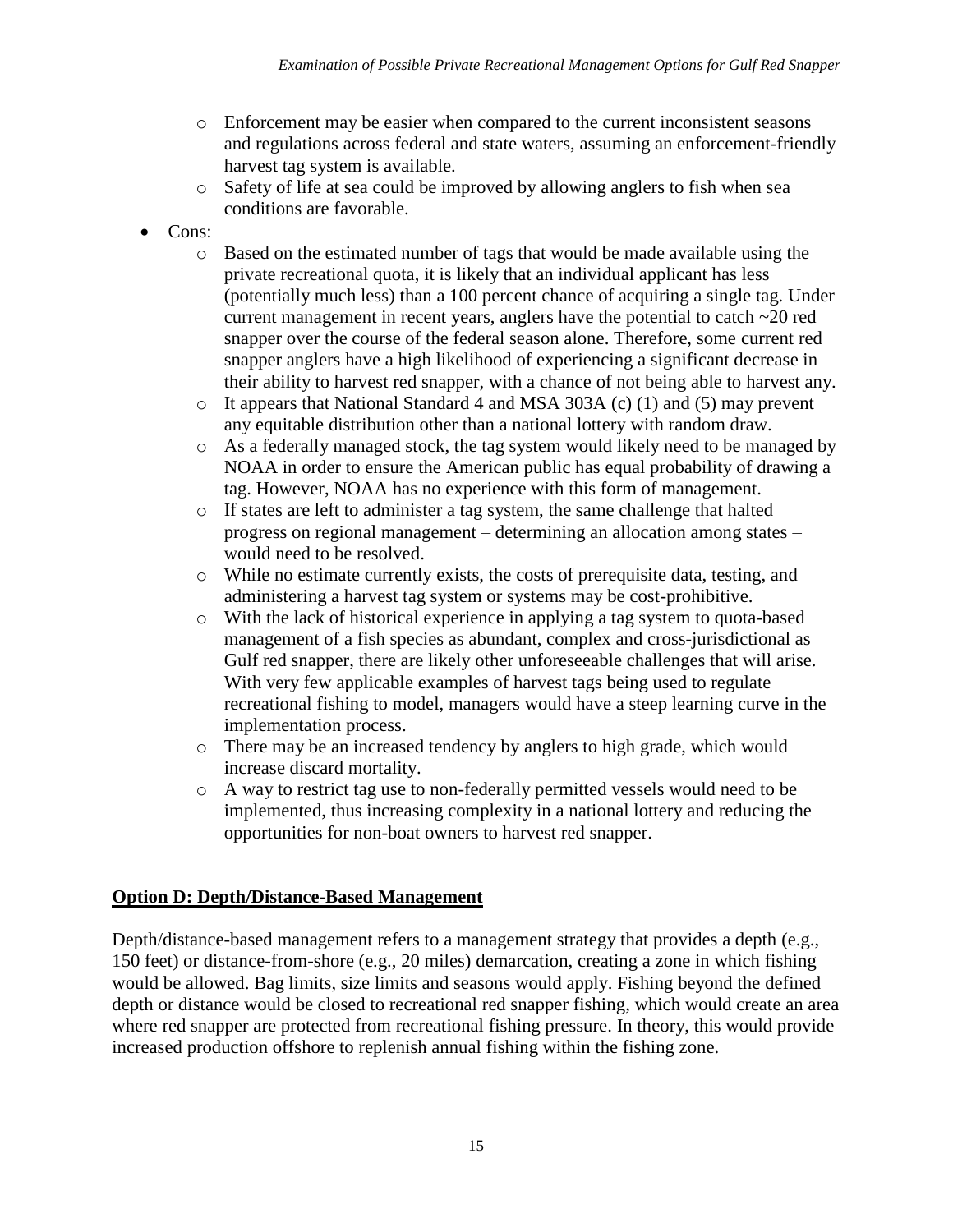This concept has been promoted for several years by former Gulf Council Chairman Dr. Bob Shipp, who recently explained one way to implement the concept in an article in Sport Fishing  $M$ agazine<sup>4</sup>:

*"An alternative would be space restrictions. Let's suppose we restricted harvest of red snapper to 25 fathoms or shallower. The species is abundant to 50 fathoms and thrives to 100 fathoms, and is not migratory, so those deeper stocks would be protected. An initial seasonal bag and/or size limit could be established, and harvest could be monitored on an annual basis. Should fishing pressures be found to seriously deplete the shallower populations, adjustments could be made by moving the harvest limit to some shallower depth. But this concept is only possible if the quota mandate in the Magnuson Act is removed."* 

The quota mandate referred to above is Section 407(d) of the MSA, which requires the establishment of quotas for Gulf red snapper for the recreational and commercial sectors. However, a depth/distance-based approach could still be legally implemented as long as regulations are tied back to a quota, albeit with some difficulty in determining the appropriate regulations based on available information. Depth regulations have been successfully implemented on the Pacific coast for various species, including the recreationally important rockfish.

To some degree, the current management scenario for Gulf red snapper has a depth/distance based strategy, albeit unintentionally. For the private recreational fishery, current regulations vary among state and the federal waters, with state seasons substantially longer than the federal season. The cumulative impact is that harvest in state waters accounts for 57 percent of the quota, while harvest in federal waters accounts for the other 43 percent. Given that 57 percent of the harvest is caught within 9 miles of shore from season lengths that vary from 66 to 365 days, it is reasonable to believe that creating a similar nearshore boundary based on depth or distancefrom-shore could produce a more satisfactory season length than the current federal season while staying at or under the quota. Such an approach would likely require a high level of consistency and/or compliance among all state and federal regulations.

This approach could also reduce discard mortality attributable to barotrauma by restricting harvest to shallower depths, where the effects of barotrauma are lower. Voluntary or mandatory use of barotrauma-reducing devices could further reduce discard mortality and also allow for potential increases in fishing days.

Modeling analyses are needed to determine what depth/distance could provide maximum fishing days and what variations of depths and distances provide reasonable access across the Gulf fishing communities.

Pros and Cons:

l

- Pros:
	- o This approach would likely result in greater fishing access with longer seasons.

<sup>&</sup>lt;sup>4</sup> Shipp, R.L. Feb. 2016. The Great Gulf Red Snapper Train Wreck. Sport Fishing Magazine. Available online at: <http://www.sportfishingmag.com/great-gulf-red-snapper-train-wreck>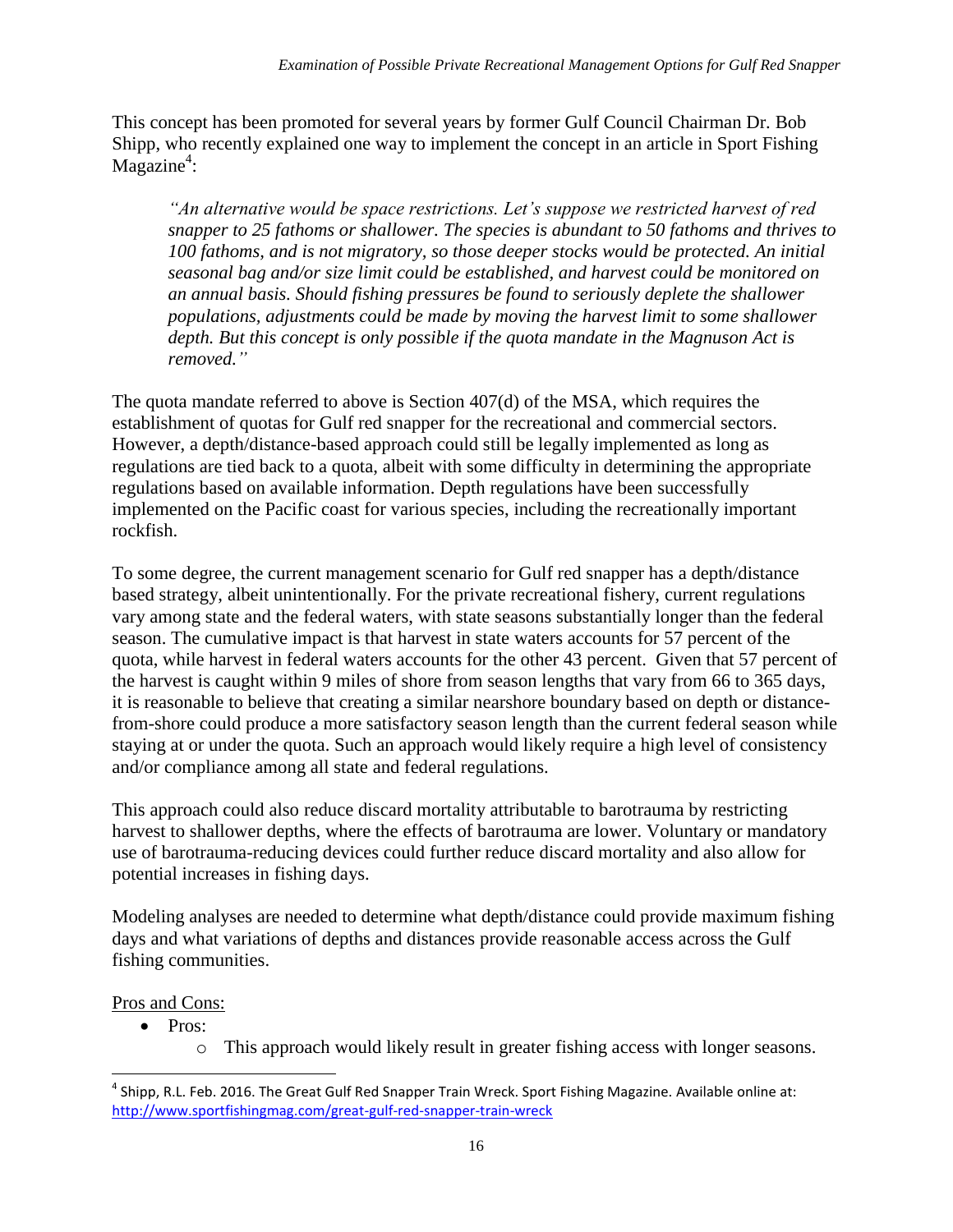- o A portion of the stock would be protected from recreational fishing pressure, thereby potentially improving sustainability.
- o The impacts of barotrauma are less in shallow waters, and the success of barotrauma reduction devices is higher.
- o Consistency across state and federal waters should facilitate understand of regulations and compliance.
- o This approach helps keep smaller boats closer to shore, therefore improving at-sea safety.
- o The current nine nautical mile state boundary and inconsistent state/federal seasons have already created a default spatial management approach.
- o This approach or hybrid of this approach could provide a viable alternative to sector separation and solve the issues of equitable access in both subsectors.
- Cons:
	- o Determining the exact boundary of the open and closed areas could create a potential challenge for enforcement, although similar complications exist currently due to inconsistent state and federal regulations.
	- o Agreement among all management entities (state and federal agencies) on consistent regulations would be necessary.
	- o Because recreational fishing for other species would be allowed in the "closed area," considerations would need to be made to account for incidental red snapper mortality that occurs in these areas.
	- o Implementing this management strategy under a quota system requires data/analysis that is not currently in hand, such as the spatial distribution of fishing pressure, the biological impacts of prohibiting harvest in deeper waters and the replenishment rate of the population from unfished into fished waters.
	- o Until scenarios for this option are analyzed (i.e., the number of days that would be allowed under various depth/distance-based boundaries) it is difficult to predict whether this is a viable option to pursue.

## **Option E: Reef Fish Season**

Red snapper inhabit areas with other reef fish, making it difficult or impossible for anglers to selectively target an individual species. Some benefits in red snapper management could be seen by grouping together reef fish for the purpose of management and creating a season or seasons where a bag limit is set for a group aggregate. As with all the management concepts proposed, there are many variations and complexities that would require extensive NOAA and Gulf Council staff analyses. It is unknown how many fishing days could be created under this approach, how current size and bag limits could be modified, or whether it could even be applied under MSA. A study funded by the Pew Charitable Trust and being conducted by University of Florida researchers on the viability of the reef fish season approach is expected to be released in the first half of 2017 and could inform further consideration of this approach.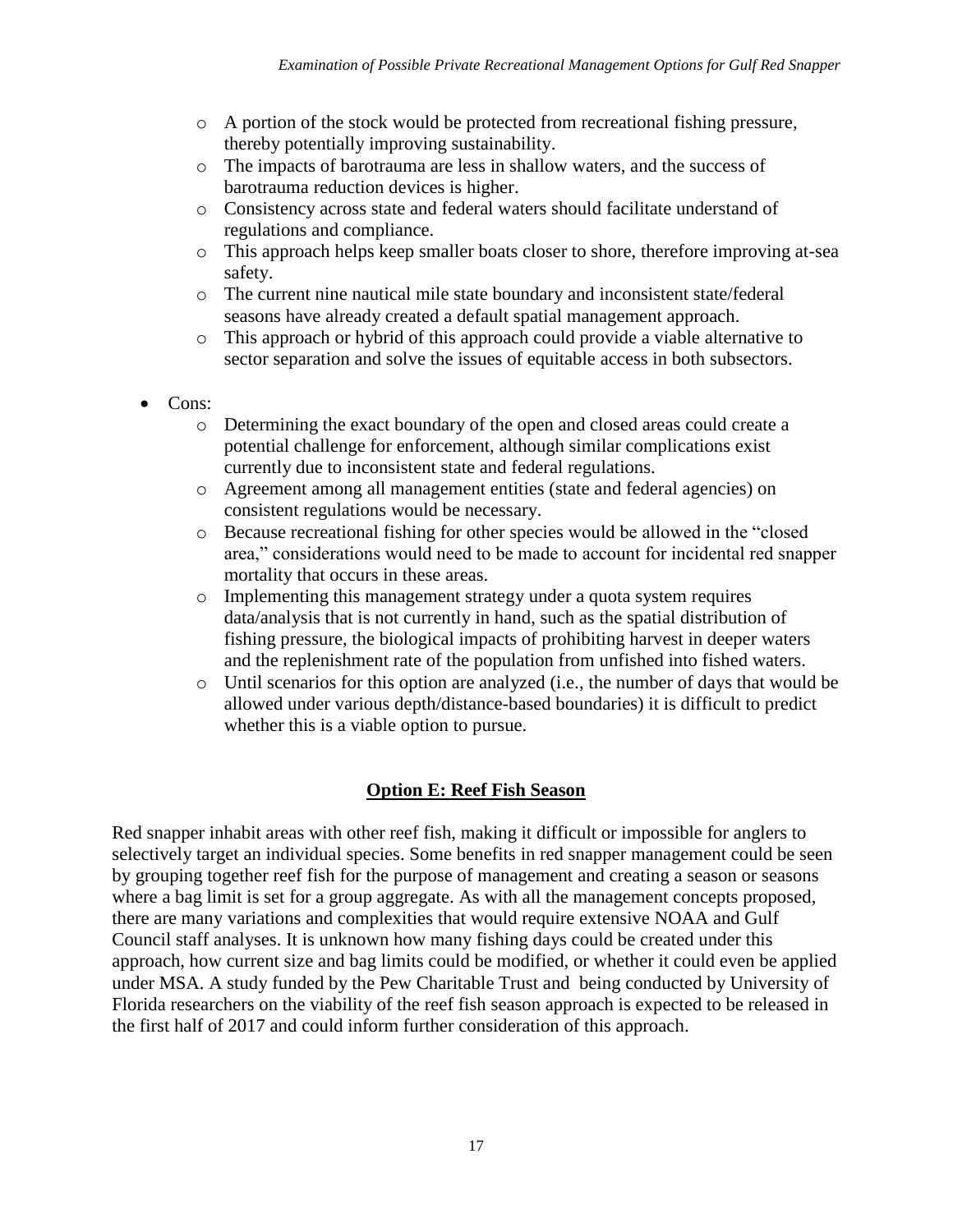## Pros and Cons:

- Pros:
	- o Regulations for a species complex has the potential to significantly reduce bycatch mortality that currently occurs by incidentally catching species during their closed season while targeting another species during its open season.
	- o A longer season length could better account for bad weather days when managing for a species complex.
- Cons:
	- o The season might be set based on the lowest common denominator (i.e., the species with the lowest ACL or highest catch rate), therefore sacrificing fishing opportunities for the remaining stocks.
	- o A lowest common denominator species may need to have a SPR reduction to provide for a reasonable season(s) based on a complex of reef species, thus risking the sustainability of the species.
	- o Seasonality and geographic differences in fisheries throughout the Gulf creates a challenge in determining appropriate regulations.
	- o Inconsistency between state and federal regulations may not be resolved by this approach.

# **Option F: Harvest Rate/Recruitment-Based Management**

This option was briefly discussed but has not been fully evaluated for the purpose of this report due to the long-term data needs and potential limitations due to MSA. Harvest rate management sets management targets based on the rate of removals caused by fishing, rather than a poundagebased ACL rooted in past harvest. For primarily recreational fisheries, a harvest rate approach may be more appropriate because regulations are based on the proportion of fish that are harvested from a stock, which must inherently account for the changing abundance, age structure and size structure of the stock. Harvest rate management would require annual updates on the relative fishing rates, including updating the population abundance estimate. If done correctly, harvest rate management also helps provide stable fishing regulations, which is preferable to anglers and the recreational fishing industry.

A question in Appendix 3 provides a response to the near-term viability of this type of option: "**What would it take to move to a recruitment based data collection effort for reef fish? The purpose would be to set seasons based on some sort of independent monitoring to set annual catch limits on estimated numbers in and entering the fishery for that year?**

- *These are some of the steps that would be required to shift from basing annual catch limits on the outcome of stock assessments to being based on annual updates to a recruitment index:*
	- *Determine what survey methodology, location and protocol provided the most reliable indicator of stock status change for each species of reef fish (this can vary by species based on different life history characteristics).*
	- Implement those surveys over a sufficiently long time period to understand how they *correlate to spawning stock biomass of reef fish species.*
	- *Determine how various catch levels affect future recruitment via an adaptive approach.*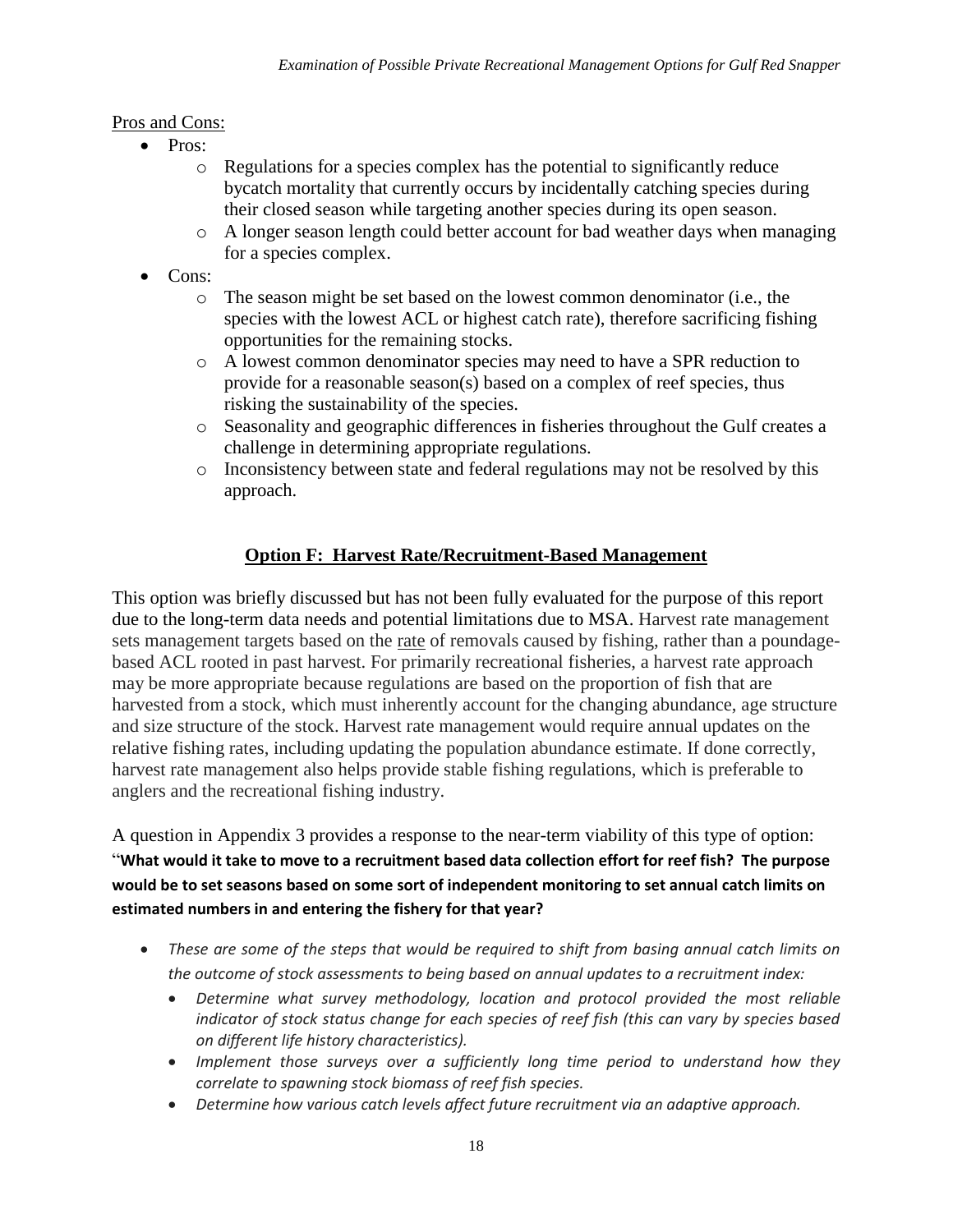- *Sample at a level that provides sufficient precision to base management measures on over the long term.*
- In other words, it would take a significant increase in funding and a great deal of time (several *years) to transition to this approach.*

While this approach has potential as a viable management strategy for federal saltwater recreational fisheries management in general and possibly Gulf red snapper specifically, it appears that significant gaps exist in the availability of necessary data and analysis for near-term implementation of this option for Gulf red snapper. Further exploration may be warranted to explore transitions to this approach as a long-term management solution.

## **Option G: Hybrid of Various Options**

The options described previously could be combined in a variety of ways to form hybrid management options. It is quite possible that the best solution to better access is a combination of options. As with the single options, all of the various combinations require significant analyses to determine if they are viable. Examples of possible ways to combine options include, but are not limited to:

- Status quo management coupled with additional quota leased/purchased from another sector designated as harvest tags to be fished in the federal area any time during the year.
- Depth/distance-based management coupled with a portion of the quota designated as harvest tags available to be used outside the depth/distance zone during some portion or all of the year.
- A reef fish season coupled with harvest tags for low ACL species such as triggerfish.
- A reef fish season coupled with depth/distance-based management.
- Increased use of barotrauma reducing devices (either mandatory or voluntary use) could be coupled with any option to provide additional fish to be caught. The science indicates a significant discard mortality reduction when these devices are used, and enough science may be available in the Gulf to enlist this tool and incorporate it in a management strategy.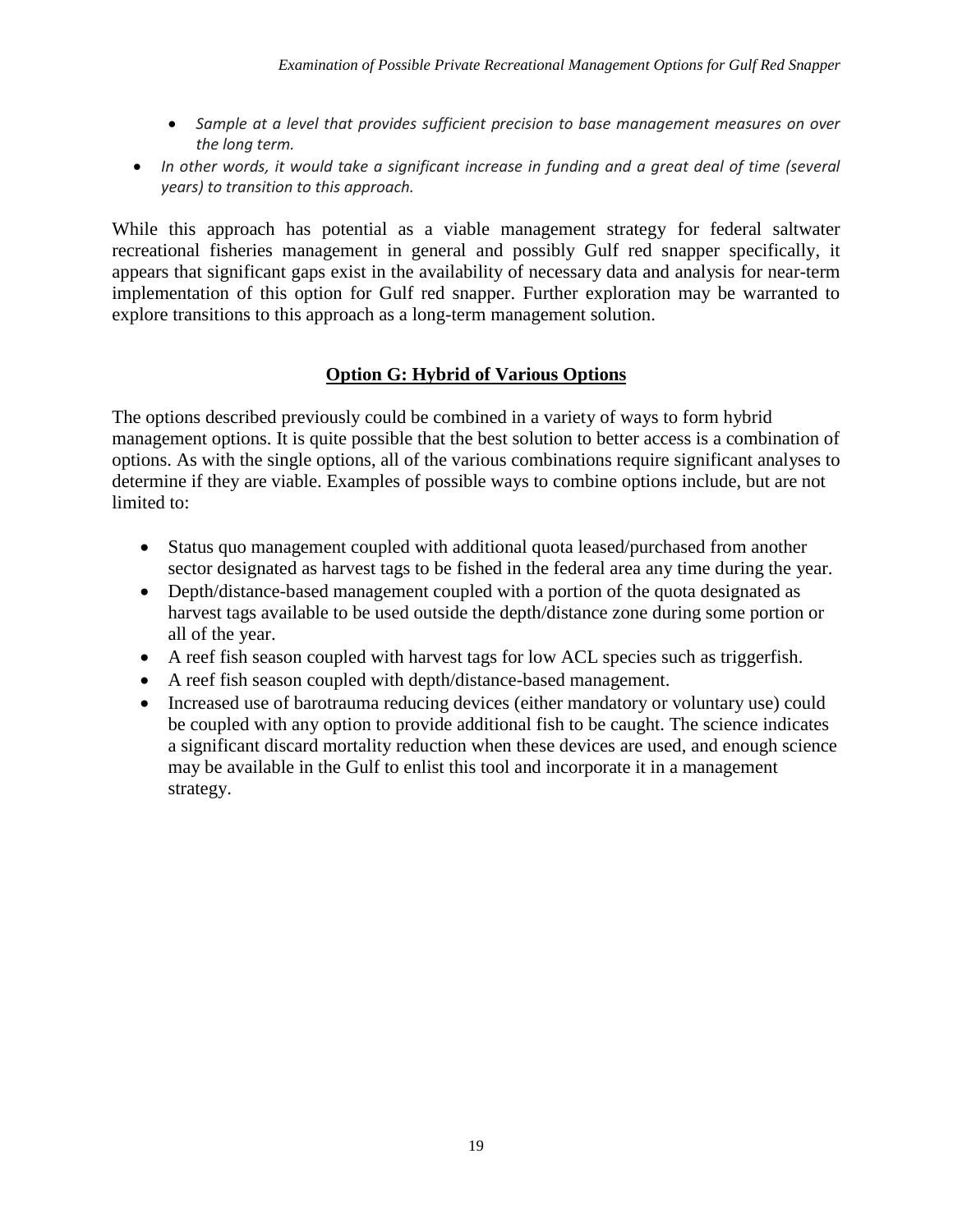# **Appendix 1**

#### **Gulf Anglers Focus Group Initiative Meeting Frequently Asked Questions April 18, 2016**

**\*\*These are questions presented to NOAA by the GAFGI with NOAA responses to each question\*\***

#### **What is the Magnuson-Stevens Fishery Conservation and Management Act (MSA) and what are the legal requirements within the act?**

- The MSA is the primary law governing marine fisheries management in the United States. First passed in 1976, the Act fosters long-term biological and economic sustainability of our nation's marine fisheries out to 200 nautical miles from shore. The key objectives are to:
	- o Prevent overfishing
	- o Rebuild overfished stocks
	- o Increase long-term economic and social benefits
	- o Ensure a safe and sustainable seafood supply
- The act also established the eight fishery management councils. Their primary responsibility is to develop fishery management plans. These plans must comply with a number of conservation and management requirements, including the 10 National Standards (principles that promote sustainable fisheries management).
- Congress has twice made significant revisions to the MSA, first in 1996 with the passage of the Sustainable Fisheries Act, and in 2007 with the Magnuson-Stevens Fishery Conservation and Management Reauthorization Act.
- A scientific analysis of the abundance and composition of a fish stock (stock assessment) evaluates the stock to determine if the stock status is subject to overfishing or overfished. Using this scientific data, Councils set annual catch limits, and if they are exceeded in a fishing year, accountability measures pre-determine the mechanism to respond.
- Since 2011, our domestic fisheries have had measures in place to meet the new requirements, and today, more than 90 percent of fisheries are maintaining harvest levels below their annual catch limits.

#### **What is the composition of a fishery management council and how does the process relate to NOAA Fisheries?**

- The councils are composed of both voting and non-voting members representing the commercial and recreational fishing sectors in addition to environmental, academic and government interests.
- Under the MSA, councils are required to: develop and amend Fishery Management Plans; convene committees and advisory panels to conduct public meetings; develop research priorities in conjunction with a Scientific and Statistical Committee; select fishery management options; set annual catch limits based on best available science; develop and implement rebuilding plans.
- Once the council takes final action on a plan or an amendment to a plan, it is submitted to NOAA Fisheries/Commerce Secretary for approval.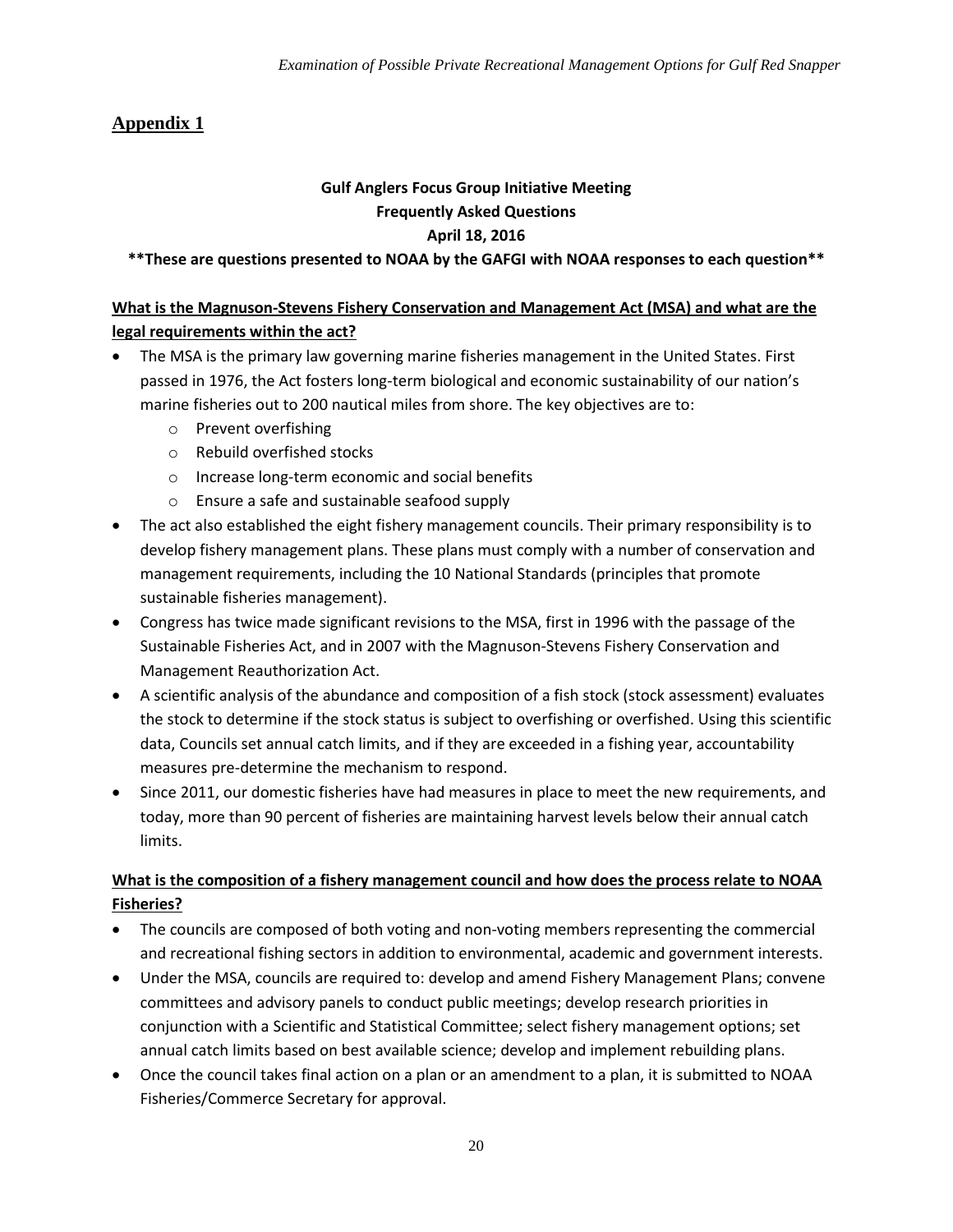- NOAA Fisheries then accepts public comments on the plans/amendments, as well as a proposed rule to implement the management measures within.
- NOAA Fisheries reviews the documents from the council as well as the public comments and addresses them in a final rule. The agency can only approve, disapprove or partially approve the action recommended by the council.

#### **How are stock assessments conducted?**

- Stock assessments are conducted through the Southeast Data, Assessment and Review process (SEDAR). It is a cooperative effort to improve stock assessments in the Southeast Region. The purpose of SEDAR is to: improve the quality and reliability of fishery stock assessments in the southeastern United States; increase the relevance of research and monitoring programs in the region; increase participation in the assessment process; and provide the best available science.
- A number of agencies, or "Cooperators," are involved in the SEDAR process. These include NOAA Fisheries, fishery management councils, marine fisheries commissions, state agencies and universities throughout the region for research, data collection and stock assessment expertise.
- There are three approaches to a stock assessment.
	- o The first is the *benchmark approach*, which is used to develop first-time assessments for stocks and to incorporate new datasets or new analytical methods into existing assessments and is structured around 3 workshops: a data workshop, assessment workshop and a review workshop. This approach involves consideration of all aspects of the assessment, including its input data and specific analyses. It also includes rigorous peer review by independent experts.
	- o The *standard approach* is used to incorporate recent information into existing assessments. It is only used for stocks that have successfully been through the benchmark approach. Existing input datasets are updated, and there is some leeway for consideration of new information and changes in model configuration. Peer review is provided by a Cooperator's technical panel such as a Council Scientific and Statistical Committee.
	- o The third approach is the *update approach*, used strictly to incorporate the most recent information into assessment analyses, is the most rapid of the three approaches. Updates only allow for applying additional years of data to an existing assessment.
- Once an assessment is completed, it is passed onto the Council's Scientific and Statistical Committee for further review.

# **Why do NOAA and the Gulf Council have to reduce the Gulf of Mexico red snapper recreational season?**

- The recreational fishing season length is short because higher catch rates and larger fish are causing recreational fishermen to reach their quota much more quickly.
- This situation is compounded when states implement less restrictive fishing regulations in state waters because fish taken in both state and federal waters are counted against the quota (all five Gulf states implemented less restrictive red snapper regulations in state waters during the last two fishing seasons).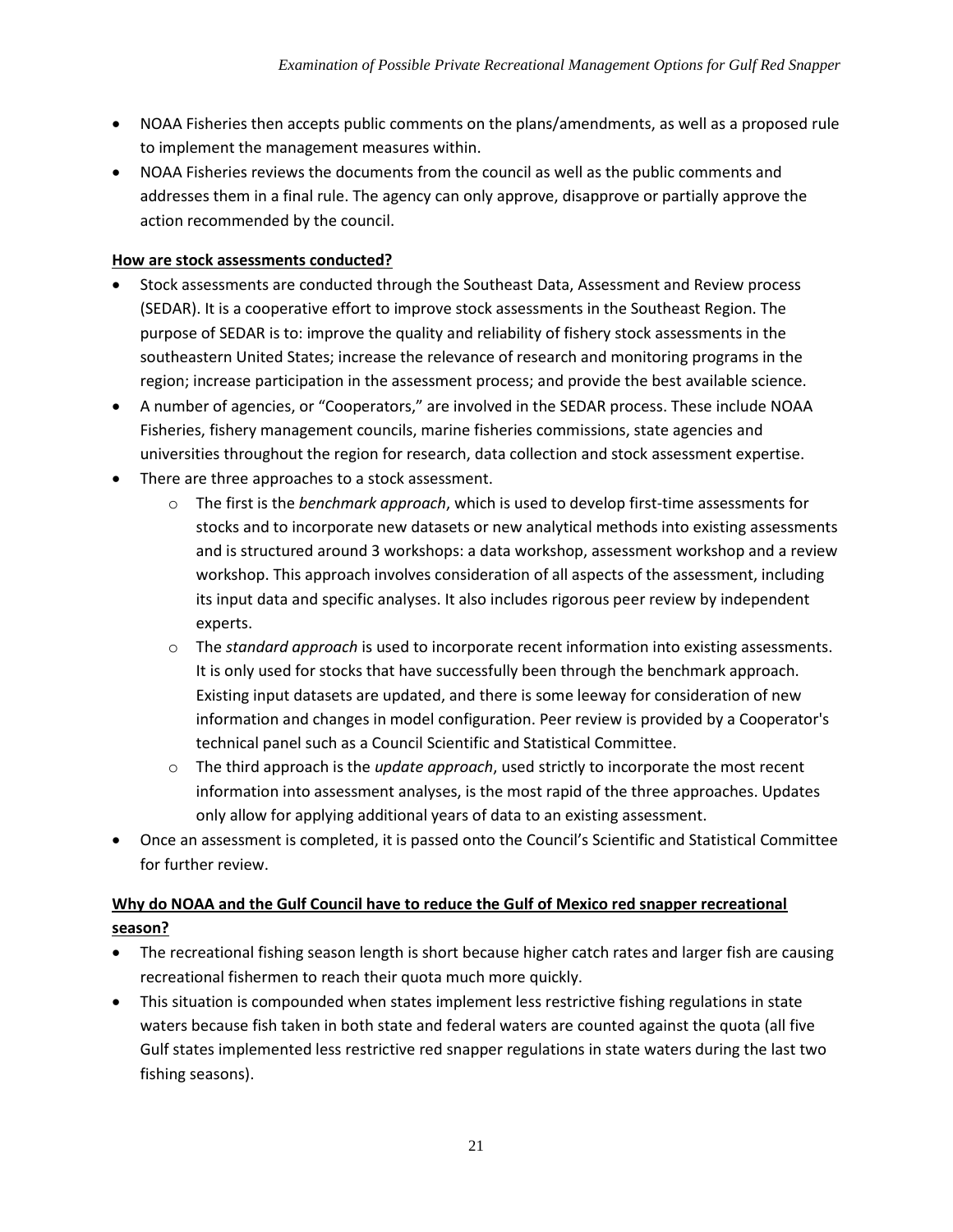- Today, recreational fishermen land fish at three to four times the rate they did in 2007 and many more fish are landed from state waters when the federal season is closed.
- At the same time, the fish are getting bigger.
- On average, each fish weighs twice as much as before with average weights for red snapper increasing from 3.5 lbs. in 2007 to almost 7 lbs. in 2013.
- Overall, for each day of the season, recreational fishermen land eight times as many pounds of red snapper as they did before the population began to recover. So while the fish population is growing rapidly, the rate of catch is growing more rapidly.
- Catch limits increased by 120% from 2009-2013 compared to an 800% increase in recreational landings (lbs.) per day.
- Even though managers have been able to raise the catch limit each year since 2010, they have had to progressively shorten the recreational season to stay within the increasing catch limits.

### **Will real time reporting yield in increase in days? Is NOAA working with the states on their reporting systems?**

- NOAA's Marine Recreational Information Program (MRIP) is the group responsible for collecting recreational fishing landings data. We are working with the regional Fisheries Information Networks, Councils and Commissions, state agencies, and other partners to enhance our estimates to meet the needs of managers, scientists, stock assessors, and stakeholders. This is in response to managers in the states of Alabama, Florida, Mississippi, and Texas, who have specifically asked if there are ways to get more precise catch estimates for red snapper, along with certain other species, across shorter timeframes and for smaller geographic areas.
- Since 2013, MRIP and the states of Alabama, Florida, Mississippi, and Texas have been working together to test solutions to complement the MRIP survey in meeting each state's particular red snapper data needs. Some developments for the future include:
	- $\circ$  In Louisiana, a new general survey design for all recreational fishing, LA Creel, has been developed by the state and has been running alongside MRIP for benchmarking purposes throughout 2015. The Louisiana survey recently underwent an independent peer review, the results of which are being evaluated as part of the MRIP certification process.
	- o Four red snapper studies are in the pilot stage in the other Gulf States. Alabama, Mississippi, and Texas will potentially have supplemental red snapper surveys in place by 2016. Florida is expected to conduct its pilot for two seasons and consider implementation in 2017.
	- $\circ$  In mid-2016, NOAA Fisheries and our partners will begin developing methods to integrate data from the supplemental surveys into MRIP estimates.

### **How did sector separation change regulations for for-hire and private anglers? How would the 2015 season have differed without sector separation?**

 In the absence of sector separation, the federal season in 2015 was projected to be 9-21 days (up to 2.3 times longer than 2014. The implementation of sector separation resulted in much longer projected federal seasons for federally-permitted for-hire vessels (40-67 days) and shorter private seasons (5-16 days), depending on catch rates and state compatibility.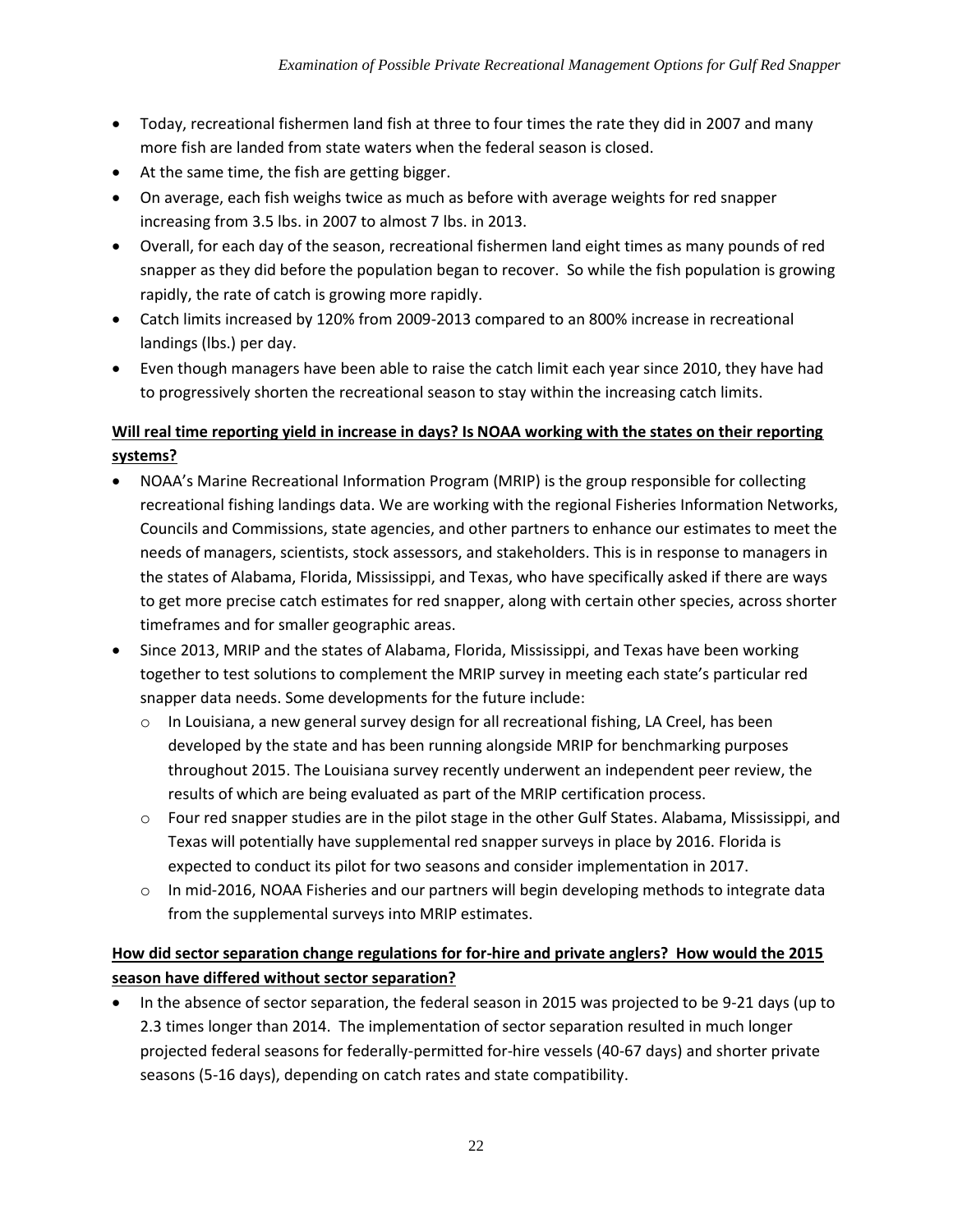- Median projected federal season lengths for 2016 were 48 days for for-hire (range: 38-56 days) and 8 days for private (range: 6-9 days).
- The incompatible seasons assumed for Gulf States in 2016 are projected to land approximately half of the private ACT and reduce the median private federal season length from 15 days to 8 days. In the absence of sector separation, the median projected Gulf-wide season in 2016 was 16 days (range: 12-17 days).
- Thus, assuming incompatible state seasons, sector separation reduced the private federal season length by around half but increased the federal For-Hire season threefold.

#### **Why did the recent reallocation only result in a 2.5% change? What other options were considered and how would they have affected future regulations (based on 2015 regulations)?**

- Reef Fish Amendment 28 considered nine alternatives for the reallocation of red snapper quota from the commercial to the recreational sector:
	- o *Alternative 1:* Maintain the 51:49 allocation
	- o *Alternative 2:* Increase recreational sector allocation by 3%
	- o *Alternative 3:* Increase recreational sector allocation by 5%
	- o *Alternative 4:* Increase recreational sector allocation by 10%
	- o *Alternative 5:* If the red snapper quota is greater than 9.12 mp, allocate 75% of the amount in excess of 9.12 mp to the recreational sector
	- o *Alternative 6:* If the red snapper quota is greater than 9.12 mp, allocate 100% of the amount in excess of 9.12 mp to the recreational sector
	- o *Alternative 7:* If the red snapper quota is greater than 10 mp, allocate 75% of the amount in excess of 9.12 mp to the recreational sector
	- o *Preferred Alternative 8:* The increase in allowable harvest (due to changes in recreational data) from the update assessment will be allocated to the recreational sector. The increase for the recreational sector should be the amount attributable to the recalibration of MRIP catch estimates between 2015 and 2017. Commercial and recreational allocations are based on the average percentages of the red snapper quota that would be allocated to each sector between 2015 and 2017. This alternative reallocated 2.5% to the recreational sector.
	- o *Alternative 9:* The increase in allowable harvest (due to changes in recreational data) from the update assessment will be allocated to the recreational sector. The increase for the recreational sector should be the amount attributable to the change in size selectivity and to the recalibration of MRIP catch estimates between 2015 and 2017. Commercial and recreational allocations are based on the average percentages of the red snapper quota that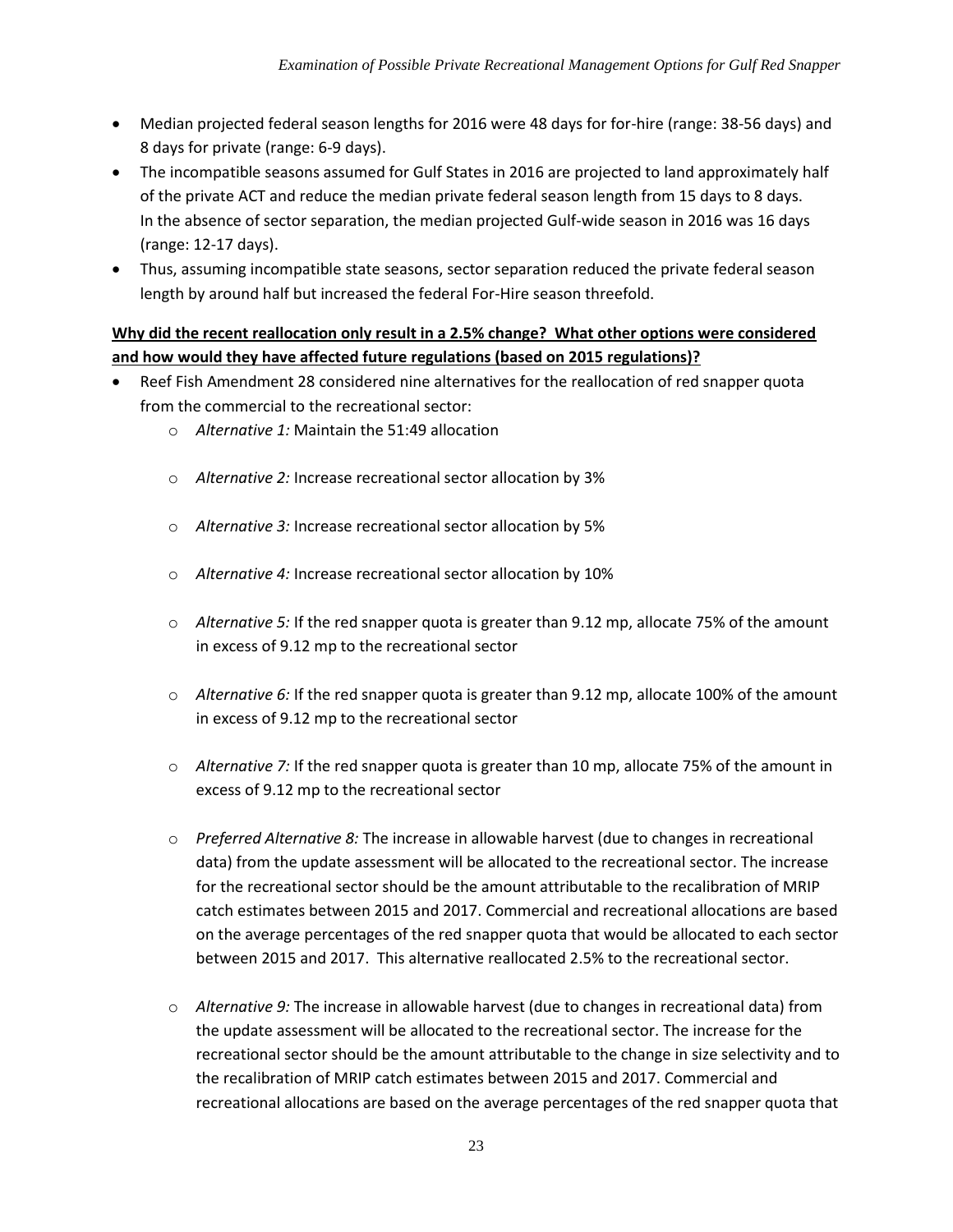would be allocated to each sector between 2015 and 2017. This alternative would reallocate 8.5% of the quota to the recreational sector.

Projected median Gulf of Mexico red snapper recreational season lengths, in days, for 2016 under Amendment 28 proposed alternatives. Annual catch limits (ACLs) and annual catch targets (ACTs) specified in millions of pounds, whole weight.

| <b>Alternative</b> | <b>Rec ACL</b> | <b>Private ACT</b> |       | <b>For-Hire ACT</b> Private Season For-Hire Season |    |  |
|--------------------|----------------|--------------------|-------|----------------------------------------------------|----|--|
|                    | 6.840          | 3.157              | 2.315 | 8                                                  | 45 |  |
| $\overline{2}$     | 7.259          | 3.351              | 2.456 | 8                                                  | 48 |  |
| 3                  | 7.538          | 3.480              | 2.551 | 9                                                  | 50 |  |
| 4                  | 8.236          | 3.802              | 2.787 | 11                                                 | 55 |  |
| 5                  | 8.009          | 3.697              | 2.710 | 10                                                 | 53 |  |
| 6                  | 9.309          | 4.297              | 3.150 | 13                                                 | 62 |  |
| 7                  | 7.87           | 3.633              | 2.663 | 10                                                 | 52 |  |
| 8                  | 7.192          | 3.320              | 2.434 | 8                                                  | 48 |  |
| 9                  | 8.027          | 3.705              | 2.716 | 10                                                 | 53 |  |

#### **How does state non-compliance affect the federal season for for-hire and private recreational?**

- The federal for-hire quota is not reduced by the state water season because federally permitted vessels are not allowed to fish state seasons. The private recreational federal season is reduced by state non-compliance.
- For 2015, projections showed that states adopting incompatible seasons could reduce the federal season length by 29-45% for private and state-licensed charter vessels.

#### **What would we gain with state compliance?**

 For the 2016 season, if states were compliant, the median private recreational federal season length would almost double, from 8 days to 15 days.

#### **Would a longer season result in less fishing pressure?**

 Red Snapper fishing seasons were historically longer and resulted in overfishing and the Red Snapper population being overfished. If States become compliant and the red snapper population continues to recover, then seasons may become longer, provided fishing pressure and catch rates do not continue to climb. See below for different scenarios and resulting season lengths.

#### **Can NOAA and the Gulf Council set an arbitrary season length (e.g., 80 days) and see how things go?**

- No, this would violate MSA given the current data and information on the red snapper stock and population.
- Overages in harvest by recreational anglers would trigger a payback the following year and could result in a smaller ACL and a shorter season to potentially no season.
- That is why there is a 20% buffer in place now, as ordered by the court, in response to continued overages by the recreational sector prior to 2014. There is potential for giving back some of the uncaught 20% buffer the following year, provided state compliance and no harvest overages. This concept is in initial discussion.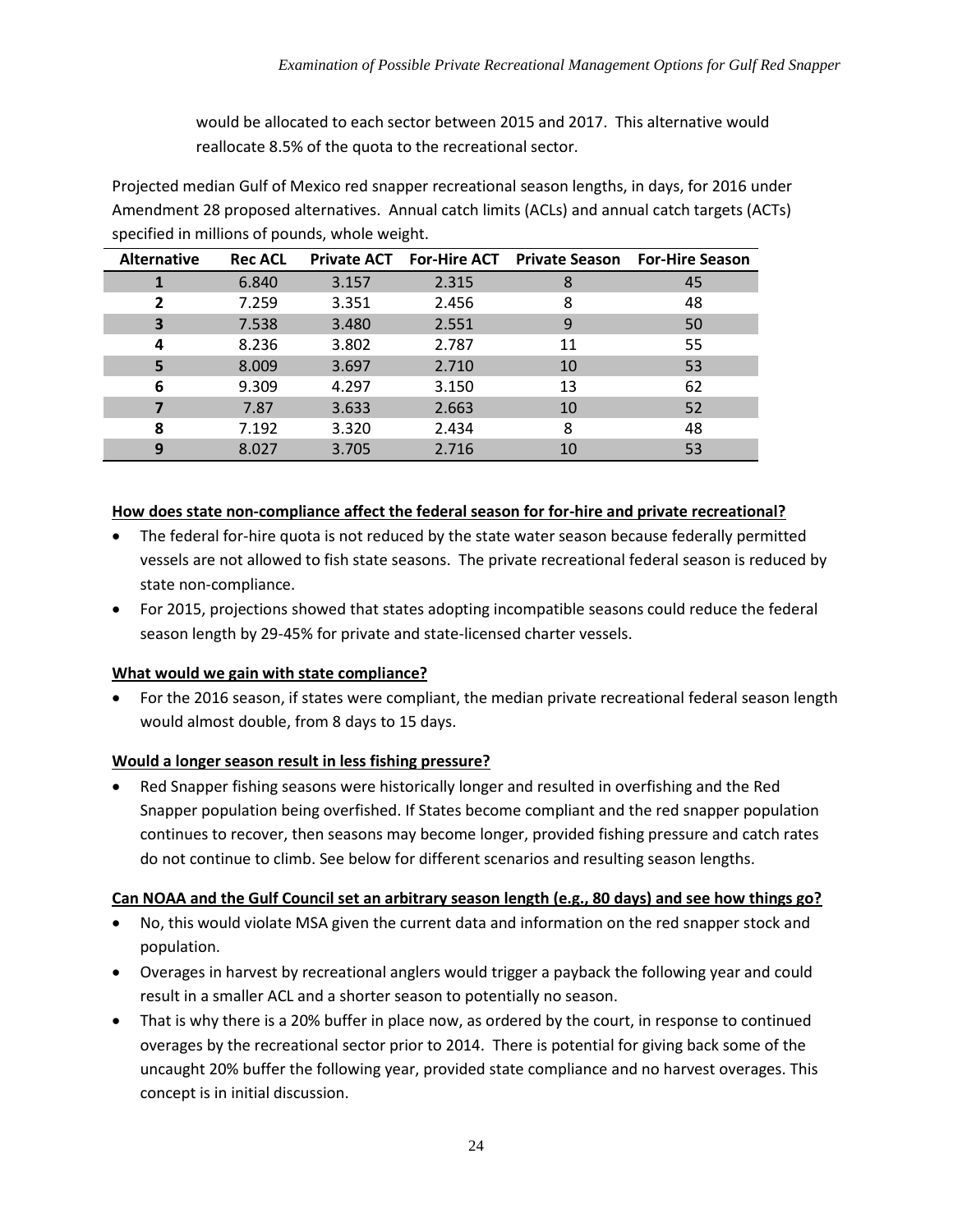# **Appendix 2 Amendment 22 to the Fishery Management Plan for the Snapper Grouper Fishery of the South Atlantic Region Options Paper (revised 11/21/13)**

# **"Considerations for Developing Actions and Alternatives**

The proposed actions and alternatives should be developed to meet the purpose and need. Each action would contain a range of alternatives, including the no action (the current regulations).

# **I. Possible Recreational Harvest Tag Program Characteristics**

Below is a list of tag program elements that the Council has discussed and agreed upon:

 $\Box$  Any U.S. Citizen may apply for a tag

 $\Box$  Tags would be non-removable, 1-time use tags (i.e., affixed to jaw) that would be issued once per fishing year.

 $\Box$  Tags would be issued through a lottery with replacement (if a fishermen receives a tag in a given year, the recipient should be allowed to participate in the lottery in the next year, and one lottery participant would not be able to receive multiple tags while others receive none).

 $\Box$  If the number of tags is equal to or more than the number of lottery participants, each participant should receive the same number of tags with any remaining tags being allocated to participants via lottery.

# **II. Additional Issues for Council Discussion**

 $\Box$  If the Council wants the states to run the program, should there be tag allocation action added to the document to lay out a framework for how to determine how many tags each state would receive?

 $\Box$  Should the program be administered by one state? Would this require an action in the amendment?

 $\Box$  If states were to implement the program, they have more flexibility in requiring data collection of different types, and could do so on their own.

 $\Box$  Would people of certain ages not be allowed to enter the lottery? In most states you do not need a recreational fishing license if you are under or over certain ages. How would we require them to get state licenses to be able to enter the lottery?

The *purpose* of Amendment 22 is to create a recreational tag program for the South Atlantic region that could be applied to any snapper grouper species with a small ACL as determined by the SAFMC and the Regional Administrator (RA). The *need* for action in Amendment 22 is to achieve OY without overfishing the resource. Such aprogram is intended to maintain harvest at or below the recreational ACLs. A tag program for specieswith small ACLs would constrain the harvest to sustainable levels ensuring fairness and equitability.

Snapper Grouper Amendment 22 November 2013

Options Paper

5

 $\Box$  What is the value in requiring a recreational permit, what will it accomplish? This requirement will be very cumbersome for the permits office to handle if NMFS were to administer the program through the permits office.

 $\Box$  The Permits office requests that the call in system under Action 3 be eliminated. The system should only be web based or mail based. Tracking phone calls can lead to significant record keeping issues, as well as language barrier problems.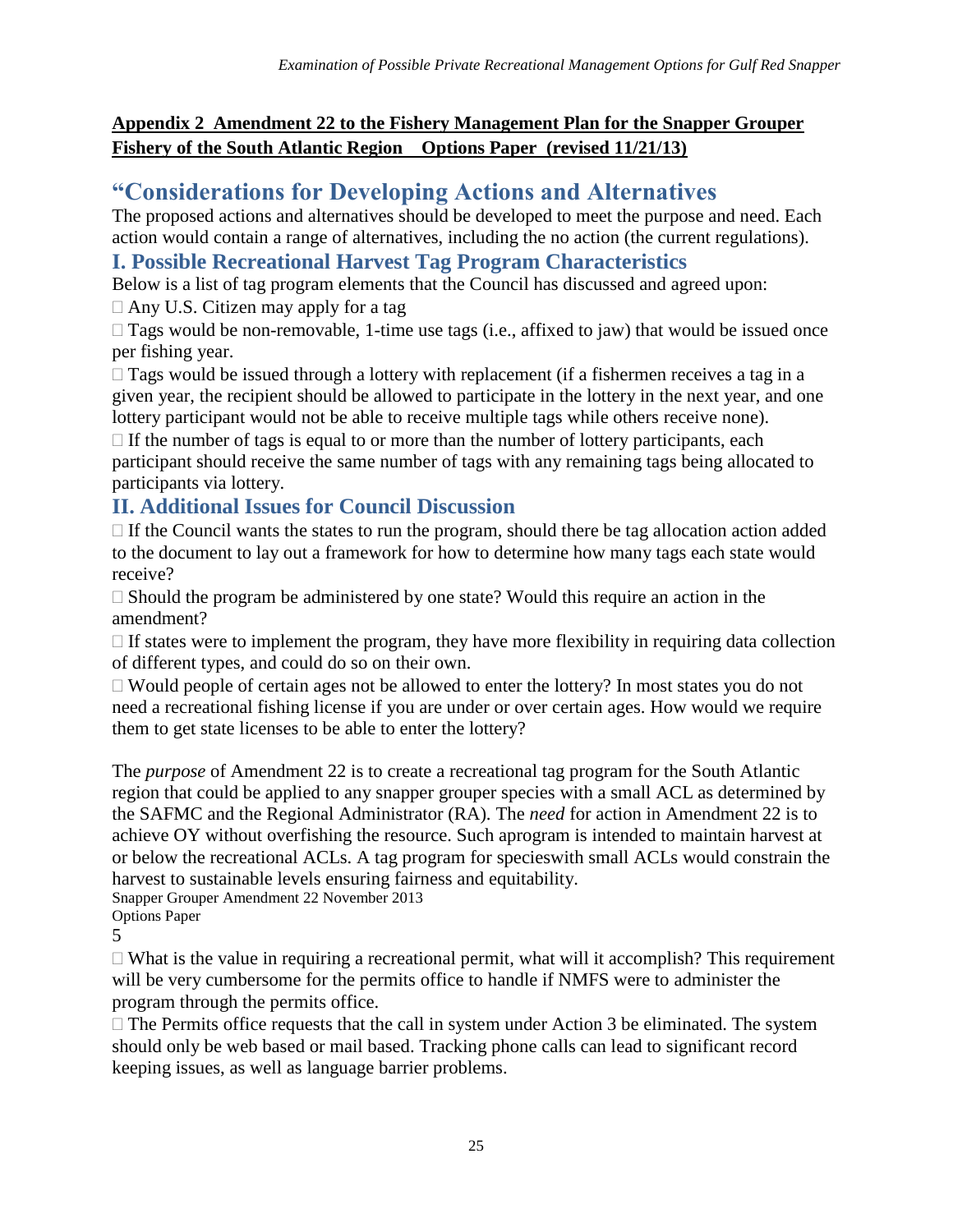$\Box$  Most states charge a different fee for in state and out of state residents to obtain a fishing license.

Therefore, would it be legal for us to require that every lottery entrant to have a fishing license from the state of which they will be fishing? It is understood that we cannot discriminate between residents of different states.

 $\Box$  Fishing for tag program fish would presumably not be taking place in state waters (otherwise all they would need is a state fishing license) so why would a lottery entrant be required to have a state fishing license?

 $\Box$  If the states were to take this on, all of the programs would have to meet some set of acceptable standards, and MOA's would have to exist between NMFS and the states, correct?  $\Box$  Is this a catch share program? Determining this makes a huge difference in how costs of administration could be recovered. What would be the MSA requirements for this program if it is determined to be a catch share program?

 $\Box$  Could the Council run the program out of the Charleston office?

 $\Box$  An additional question posed by the IPT and forwarded to Monica was whether or not we can be silent on transferability of tags in the regulations.

# **III. Main Points of Meeting with Council State Representatives**

 $\Box$  All states have some sort of infrastructure in place to be able to support a tag program, although they differ significantly from each other.

 $\Box$  If a fee is charged above and beyond the actual cost for states to implement the program they would all have to go through their legislatures to allow collection of those fees. That would put timing for this program implementation in to 2015.

 $\Box$  If states were to implement the program tags would have to be allocated to each state, which could be controversial.

 $\Box$  GA and SC prefer a centrally managed tag program administered by the federal government especially since tag holders would presumably be fishing in federal waters not state waters.

 $\Box$  Several people expressed concern about requiring a lottery participant to have a state fishing license. States have different license issuance restrictions such as age, residency (determine how much a person pays for a license), and whether or not a person owes child support.

 $\Box$  The states questioned why people fishing in federal waters with a federal tag need to have a state fishing license.

 $\Box$  If states did implement the program they would have more flexibility for data collection requirements than the federal government would."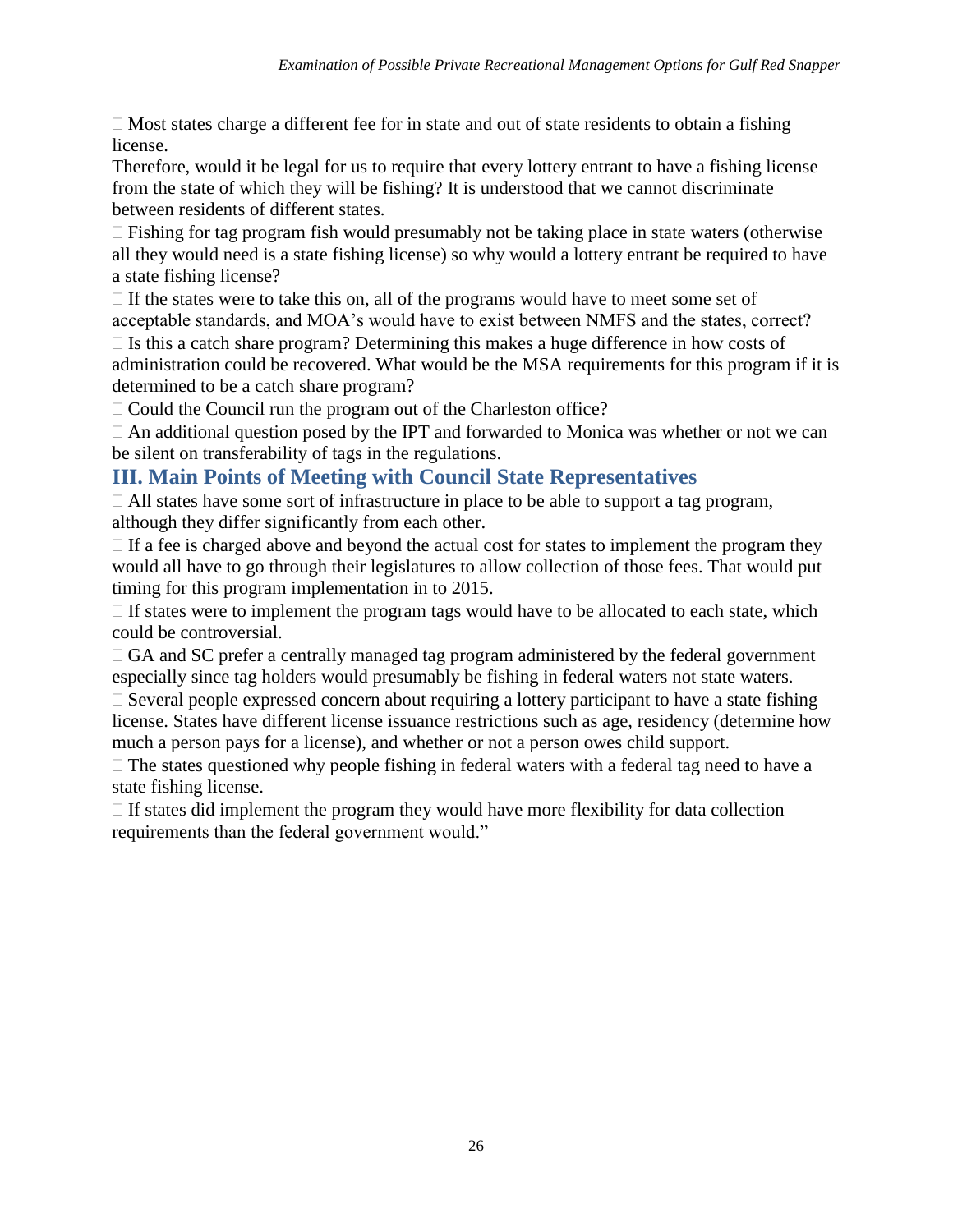# **Appendix 3**

#### **General Questions from Gulf Angler Focus Group Initiative to NOAA and NOAA's Responses July 2016**

- **1. What data need to be collected and in what timeframe in order to remove the current snapper ACT?**
	- The 20 percent annual catch target buffer was established by the Gulf of Mexico Fishery Management Council in 2014 through a framework action to provide a 15 percent risk of exceeding the annual catch limit. For the projections presented in [NOAA's 2016 Gulf of Mexico](http://sero.nmfs.noaa.gov/sustainable_fisheries/lapp_dm/documents/pdfs/2016/rs_2016_rec_quota_projection.pdf)  [Red Snapper Recreational Season Length Estimates report \(SERO-LAPP-2016-04\),](http://sero.nmfs.noaa.gov/sustainable_fisheries/lapp_dm/documents/pdfs/2016/rs_2016_rec_quota_projection.pdf) the mean risk of exceeding the annual catch limit at a 20 percent annual catch target buffer was estimated at 15 percent for federal for-hire and 17 percent for private angler mode (see Figure 17). Major sources of uncertainty still remain including inconsistent state seasons and delayed delivery of landings data. Some buffer will remain until we can show that the accountability measures and our ability to control harvest have improved.
	- Additionally, near real-time monitoring of landings data and states compliance may allow for a shorter buffer.
- **2. How many offshore private recreational boat trips occur for reef fish? Can this be broken down by state? Can it be broken down by number of trips/angler (e.g., 100,000 anglers make > than 20 trips, 200,000 anglers 5-10 trips? This and other information would be needed to understand reef fishing demographics so managers can balance tradeoffs of various red snapper management options. Is this information available for snapper or other reef species?**
	- The recreational data collected reflects numbers of angler trips, rather than numbers of individual anglers.
- **3. How many individual anglers fish for reef fish generally, and red snapper specifically? Is this available by state?** 
	- This is unknown because the recreational data collected reflects numbers of angler trips, rather than numbers of individual anglers.
- **4. How many anglers fish reef fish generally, and red snapper specifically, on for hire boats? By state?** 
	- This is unknown because the recreational data collected reflects numbers of angler trips, rather than numbers of individual anglers.
- **5. This was sent by Pam and is something that needs concrete response. A general assessment of the data she is using also needs clarification She states "The issue of the Southerland information presentation at a past council keeps coming up and needs to be addressed. If the SPR-spawning potential ratio- was set at 26% in 2000, and scientists then recommended an ACL of 9.12mp with a 30 mp stock and 6 month season and 4 fish bag limit, how could**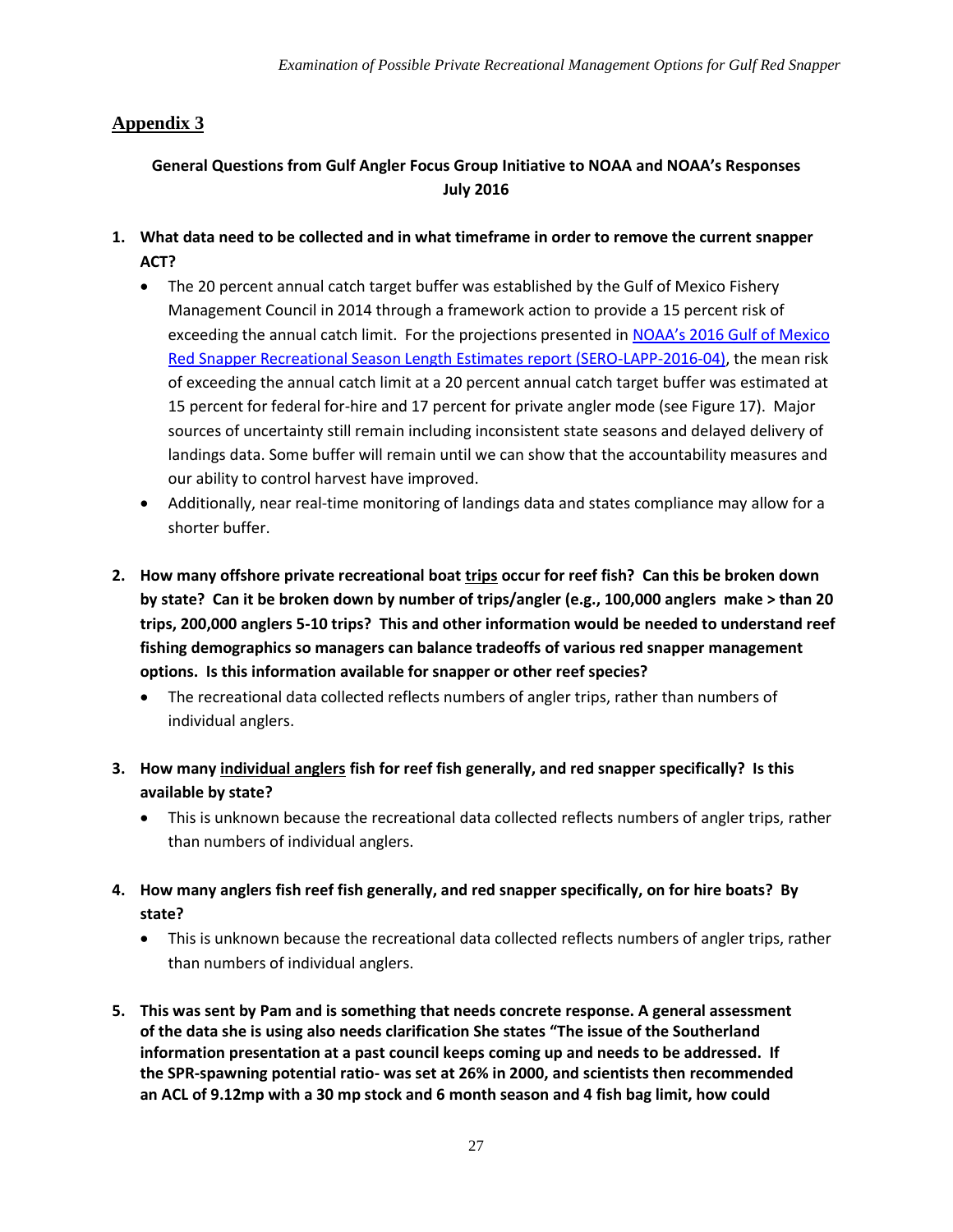**we possibly believe or how could they believe the NOAA data today is using the same SPR? That, to me, would be saying the 2 lb average stock in 2000 was producing more eggs than the 5-7 lb stock is today. I have attached the graph that Rep. Steve Southerland's office prepared and the supporting graphs that were supplied by SEFSC in 2014. They are in a power point presentation that was shown to the Gulf Council at that time. [Just a note on the graph... as you can see on the left the graph is 'fish' not pounds of fish. In 2000 it was estimated that the stock had 15 million red snapper and this number represented the stock of the 2# fish or more. The 30 mp I mentioned earlier would be 2# fish \* 15 million in stock= 30 mp.] "**

- See NOAA presentation attached to email.
- **6. What would it take to move to a recruitment based data collection effort for reef fish? The purpose would be to set seasons based on some sort of independent monitoring to set annual catch limits on estimated numbers in and entering the fishery for that year?**
	- These are some of the steps that would be required to shift from basing annual catch limits on the outcome of stock assessments to being based on annual updates to a recruitment index:
		- Determine what survey methodology, location and protocol provided the most reliable indicator of stock status change for each species of reef fish (this can vary by species based on different life history characteristics).
		- Implement those surveys over a sufficiently long time period to understand how they correlate to spawning stock biomass of reef fish species.
		- Determine how various catch levels affect future recruitment via an adaptive approach.
		- Sample at a level that provides sufficient precision to base management measures on over the long term.
	- In other words, it would take a significant increase in funding and a great deal of time (several years) to transition to this approach.

#### **7. Can stock assessments be contracted out in order to increase the number of assessments to meet management needs?**

- Carrying out Gulf of Mexico stock assessments first requires several complex steps to prepare input data. Examples include:
	- Processing otoliths and then reading those otoliths to generate age data
	- Processing gonads for fecundity data
	- Assimilation of fishery-independent survey data from multiple sources
	- Generation of indices of abundance
	- Assimilation of recreational landings data
	- Assimilation of commercial landings data
- Once the data are assembled and quality controlled, the assessment can be conducted via the procedures established by the Southeast Data, Assessment and Review process. Augmenting the current cadre of stock assessment scientists with contract scientists can increase the number of assessments that can be done, but only if an equal or greater investment is made in preparing the data for the assessments. In other words, adding contract assessment scientists alone would further exacerbate the bottleneck at the data preparation work, rather than increasing overall throughput.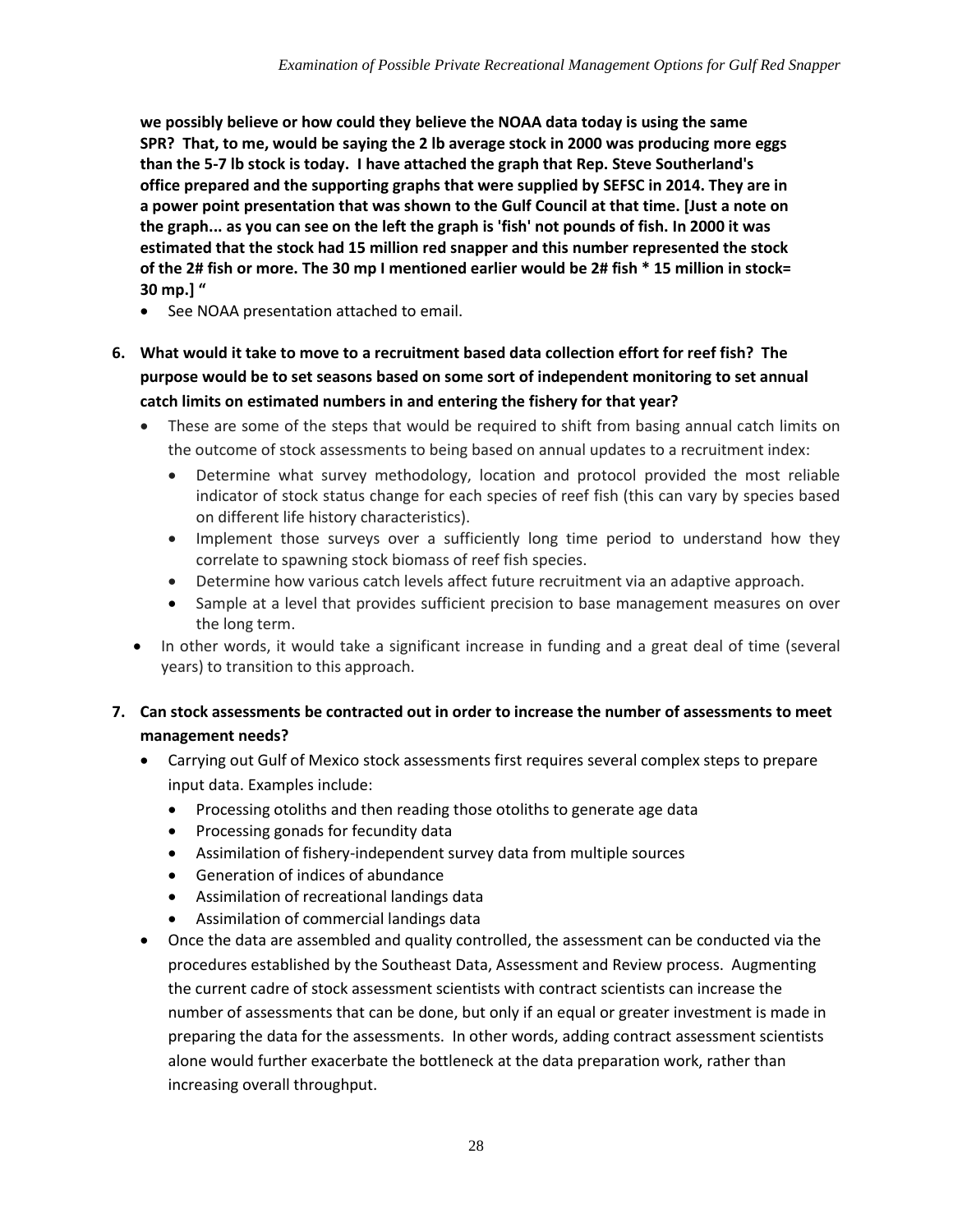- **8. Please explain why stock assessment models continually change and what impact that has on the preceding and subsequent assessments.** 
	- Stock assessment models can change from one assessment to another. Some examples for why a model would change can be to accommodate the availability of a new source of data or to incorporate a new modeling approach that strengthens the performance of the model. This creates a question – is the difference we see from this year's assessment different because of these changes to the model or modeling technique or is it because the status of the population has changed. To answer that question, a continuity run is conducted, where the model used in the last assessment is simply updated with the new data that has accumulated since then. The results from the continuity run are then compared with those produced by any of the new models (to examine the effects of using new data or other modifications). This helps assign the reasons for change in assessment results from one assessment to the next.
	- Additionally, science progresses and improves over time where data, models and computing abilities become more sophisticated.
- **9. Is there any scenario that would produce 40 days for fishing red snapper and what could that scenario be?**
	- Yes, it involves state compliance and some combination of a reduction of the bag limit, some level of reallocation and reduction of the buffer. Closed areas could play into this as well. It's likely some combination of these tools, but it is important to note there has not been recent analysis on these scenarios for the Gulf of Mexico Fishery Management Council.

#### **10. Is there any scenario that would produce 60 days?**

• See answer for #9 above.

#### **11. If the Gulf were managed as an eastern stock and western stock what are the implications? Do genetics suggest two different stocks?**

- Biological/ecological justification for managing red snapper as eastern and western Gulf of Mexico stocks exists and it is technically feasible to do this. Indications are that the western region is more productive and in better condition than the eastern region. Hence, managing the two regions separately would likely result in less stringent management measures in the western region and more stringent management measures in the eastern region than are currently in place. Other management implications of this approach include the need to establish allocations for the two regions and a requirement to redesign of the commercial individual fishing quota program.
- **12. If new Florida data indicating that recreational harvest was twice the level estimated under MRIP are proven to be accurate and useable in the current MRIP system relative to reef fishers and snapper fishers then what are the implications to the stock if that level of fishing pressure has been missed in MRFSS and MRIP?**
	- We do not know the answer to this, it's speculative.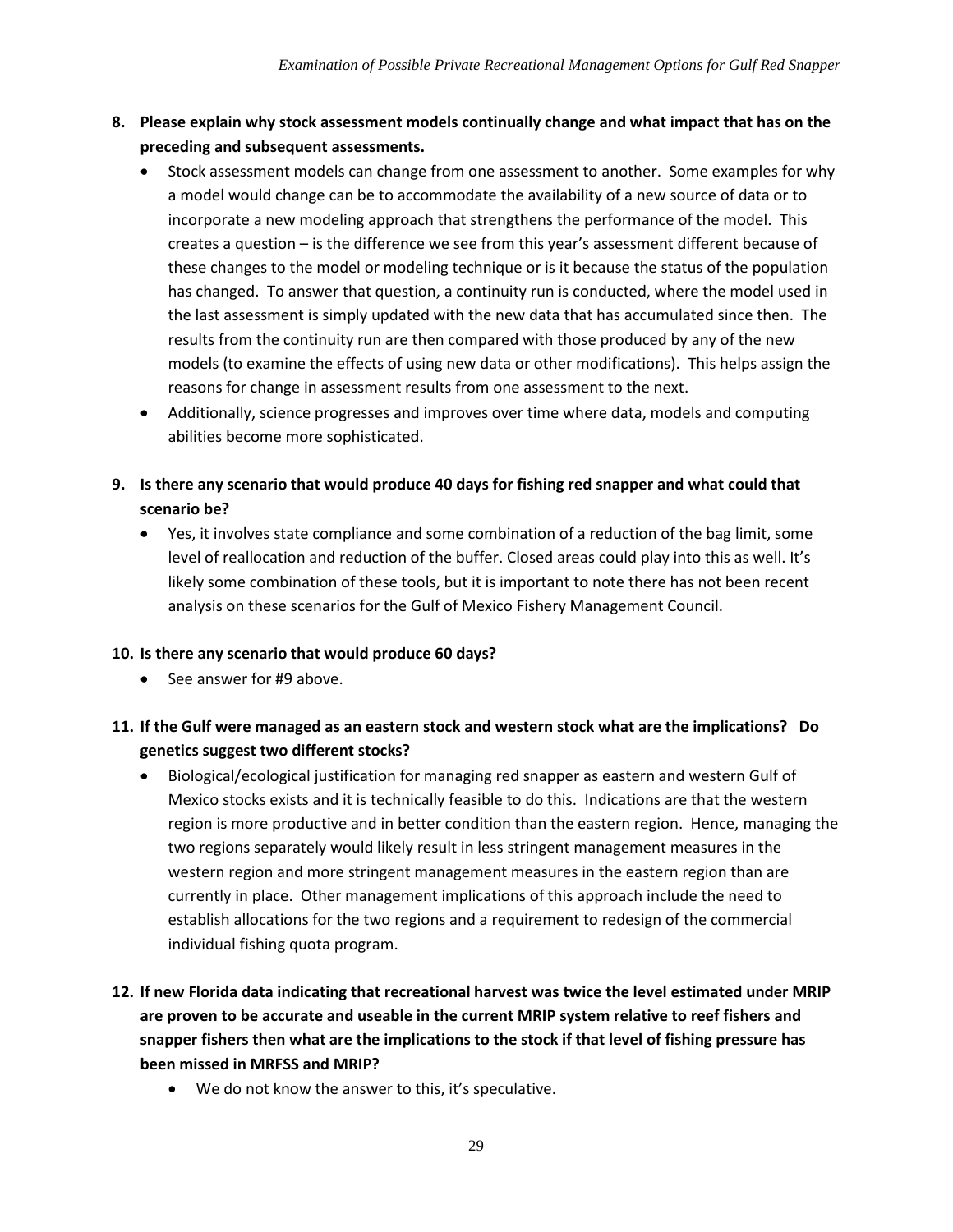- Suggest reviewing the [Marine Recreational Information Program's Transition Plan](https://www.st.nmfs.noaa.gov/Assets/recreational/pdf/MRIP%20FES%20Transition%20Plan%20FINAL.pdf).
- **13. How much has the for-hire and commercial fishery separately been under or at their quota for 2015?**
	- See NOAA's 2016 Gulf of Mexico Red Snapper Recreational Season Length Estimates report [\(SERO-LAPP-2016-04\):](http://sero.nmfs.noaa.gov/sustainable_fisheries/lapp_dm/documents/pdfs/2016/rs_2016_rec_quota_projection.pdf)
		- o Using data from the Marine Recreational Information Program, Louisiana and Texas creel surveys, and the Southeast Region Headboat Survey, 2015 landings were summarized and compared to the 2015 annual catch targets.
		- $\circ$  The total federal for-hire landings for 2015 were 2,005,265 pounds whole weight. These landings were 365,735 pounds whole weight (15 percent) under the component annual catch target and 958,735 pounds whole weight (32 percent) under the annual catch limit.
		- $\circ$  The total private angler and state charter landings for 2015 were 3,850,807 pounds whole weight. These landings were 616,807 pounds whole weight (19 percent) over the annual catch target but 192,193 pounds whole weight (5 percent) under the annual catch limit.
		- $\circ$  The observed federal season catch rates for 2015 were within the range projected in [NOAA's 2015 Gulf of Mexico Red Snapper Recreational Season](http://sero.nmfs.noaa.gov/sustainable_fisheries/lapp_dm/documents/pdfs/2015/rs_2015_rec_quota_projection.pdf) Length Estimate [report \(SERO-LAPP-2015-04\);](http://sero.nmfs.noaa.gov/sustainable_fisheries/lapp_dm/documents/pdfs/2015/rs_2015_rec_quota_projection.pdf) median values were 6 percent underestimated for private angler mode and 4 percent underestimated for federal for-hire.
		- $\circ$  The private angler mode overage was attributable primarily to underestimation of state catches, due in part to state seasons that were extended or announced following the announcement of the 2015 federal seasons.

#### **Tags**

*(Note: The Gulf of Mexico Fishery Management Council and NOAA have not analyzed the tag concept)*

- **14. Would it be legal to limit access to fish tags based on county residence? state residence?, owns a vessel or not, etc.? How discriminatory can tag access be made…..equate to how IFQs are distributed to commercial fishers.**
	- Best to refer to [National Standard 4](http://www.fisheries.noaa.gov/sfa/laws_policies/national_standards/documents/national_standard_4_cfr.pdf)
		- o *(b) Discrimination among residents of different states. An FMP may not differentiate among U.S. citizens, nationals, resident aliens, or corporations on the basis of their state of residence. An FMP may not incorporate or rely on a state statute or regulation that discriminates against residents of another state.*
	- **MSA 303A(c)(1)**
		- o *(D) prohibit any person other than a United States citizen, a corporation, partnership, or other entity established under the laws of the United States or any State, or a permanent resident alien, that meets the eligibility and participation requirements established in the program from acquiring a privilege to harvest fish,*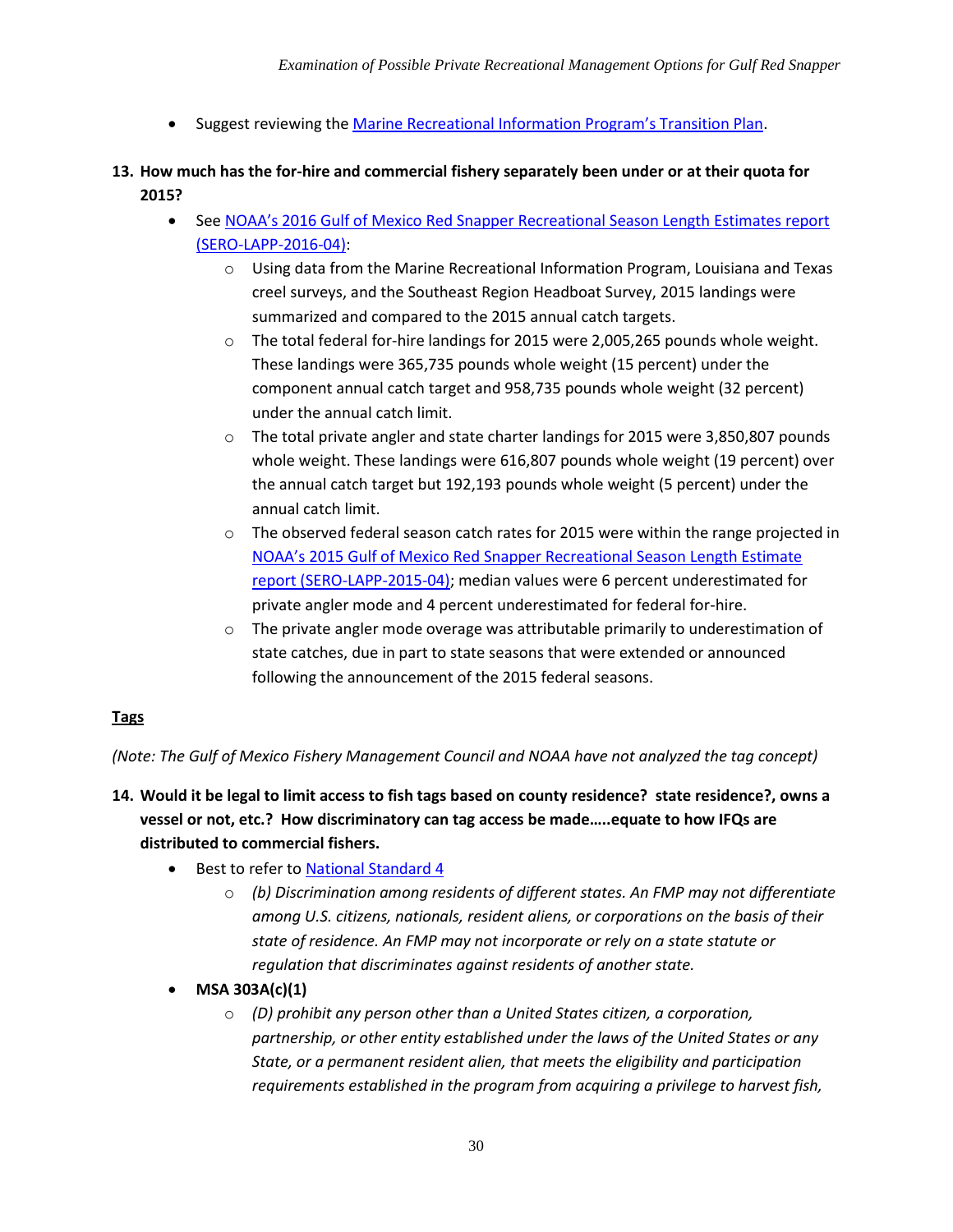*including any person that acquires a limited access privilege solely for the purpose of perfecting or realizing on a security interest in such privilege;* 

- **MSA 303A(c)(5)**
	- o *(5) ALLOCATION.—In developing a limited access privilege program to harvest fish a Council or the Secretary shall—*

*(A) establish procedures to ensure fair and equitable initial allocations, including consideration of—*

*(i) current and historical harvests;* 

*(ii) employment in the harvesting and processing sectors;* 

*(iii) investments in, and dependence upon, the fishery; and* 

*(iv) the current and historical participation of fishing communities;* 

*(B) consider the basic cultural and socialframework of the fishery, especially through— (i) the development of policies to promote the sustained participation of small owner-operated fishing vessels and fishing communities that depend on the fisheries, including regional or port-specific landing or delivery requirements; and* 

*(ii) procedures to address concerns over excessive geographic or other consolidation in the harvesting or processing sectors of the fishery;* 

*(C) include measures to assist, when necessary and appropriate, entry-level and small vessel owner-operators, captains, crew, and fishing communities through set-asides of harvesting allocations, including providing privileges, which may include set-asides or allocations of harvesting privileges, or economic assistance in the purchase of limited access privileges;* 

*(D) ensure that limited access privilege holders do not acquire an excessive share of the total limited access privileges in the program by—*

> *(i) establishing a maximum share, expressed as a percentage of the total limited access privileges, that a limited access privilege holder is permitted to hold, acquire, or use; and*

*(ii) establishing any other limitations or measures necessary to prevent an inequitable concentration of limited access privileges; and* 

*(E) authorize limited access privileges to harvest fish to be held, acquired, used by, or issued under the system to persons who substantially participate in the fishery, including in a specific sector of such fishery, as specified by the Council.* 

- **15. How can we account for ensuring tags to current fishers who have invested already in snapper fishing? Currently we hypothesize that there are way more snapper fishers than accounted for as suggested by state of Florida recent data. At a recent Gulf Council meeting one private recreational angler said he goes snapper fishing 8 times a year and would be happy with 16 tags. Is this even a realistic expectation?**
	- See above MSA regulations with regards to limited access privilege programs.
	- Since the tag concept has not been analyzed, it is unknown if 16 tags per person is realistic.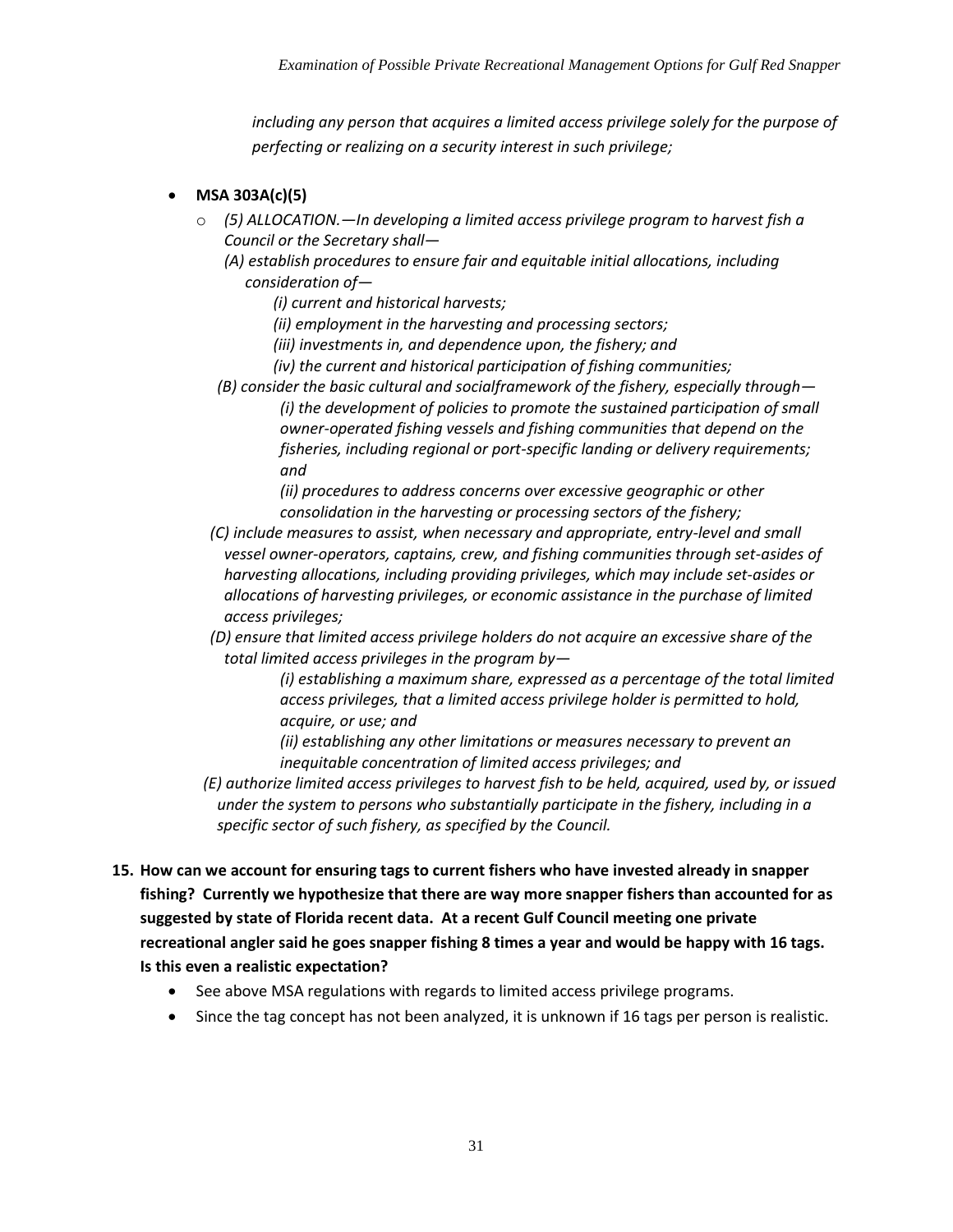- **16. During the Gulf Angler Focus Group meeting in Biloxi, Roy Crabtree provided an estimated 422,000 private recreational tags that would be available under recent data. How was this estimate derived?** 
	- This came from the private subquota divided by average fish size (annual catch target/average fish weight). It's an approximation to give a "ballpark" estimate.
- **17. What are the odds of a fisherman winning a fish tag in a lottery if 422,000 are available? If that is unknown how can we get that information?** 
	- This is unknown given we do not know how many red snapper anglers are in the Gulf of Mexico, however it's possible a survey or a pilot study could help determine this.
- **18. What is the average lb/fish landed for private rec vs for-hire rec? If there is a difference…why?**
	- Average weights in 2015 were 6.85 and 8.44 pounds/fish for Eastern and Western Gulf of Mexico for-hire, 4.92 and 5.66 pounds/fish for Eastern and Western Gulf of Mexico headboats, and 7.68 and 6.91 pounds/fish for Eastern and Western Gulf of Mexico private angler component, respectively.
	- Differences in average weights are due to geographic differences in fishing pressure from each mode, differences in depths fished, differences in gear selectivity, and possible differences by mode in the level of high-grading taking place under the two-fish bag limit.
- **19. If tags were issued by lottery, is there a current licensing system available to do this on a national scale or would each state be required to do it? What would be the costs to NOAA or each state? If done by state licensing systems would tags have to be allocated to each state and how would that be done? If done nationally how would that be logistically doable?**
	- These answers are unknown and are something that would be worked out during the design phase of a tag program.

#### **20. Is a referendum of fishers required to implement tags?**

- See the [Magnuson-Stevens Act,](http://www.fisheries.noaa.gov/sfa/laws_policies/msa/documents/msa_amended_2007.pdf) page 84/85 states only permit holders can vote for an IFQ program.
	- o *(D) NEW ENGLAND AND GULF REFERENDUM.— (i) Except as provided in clause (iii) for the Gulf of Mexico commercial red snapper fishery, the New England and Gulf Councils may not submit, and the Secretary may not approve or implement, a fishery management plan or amendment that creates an individual fishing quota program, including a Secretarial plan, unless such a system, as ultimately developed, has been approved by more than 2⁄3 of those voting in a referendum among eligible permit holders, or other persons described in clause (v), with respect to the New England Council, and by a majority of those voting in the referendum among eligible permit holders with respect to the Gulf Council. For multispecies permits in the Gulf of Mexico, only those participants who have substantially fished the species proposed to be included in the individual fishing quota program shall be eligible to vote in such*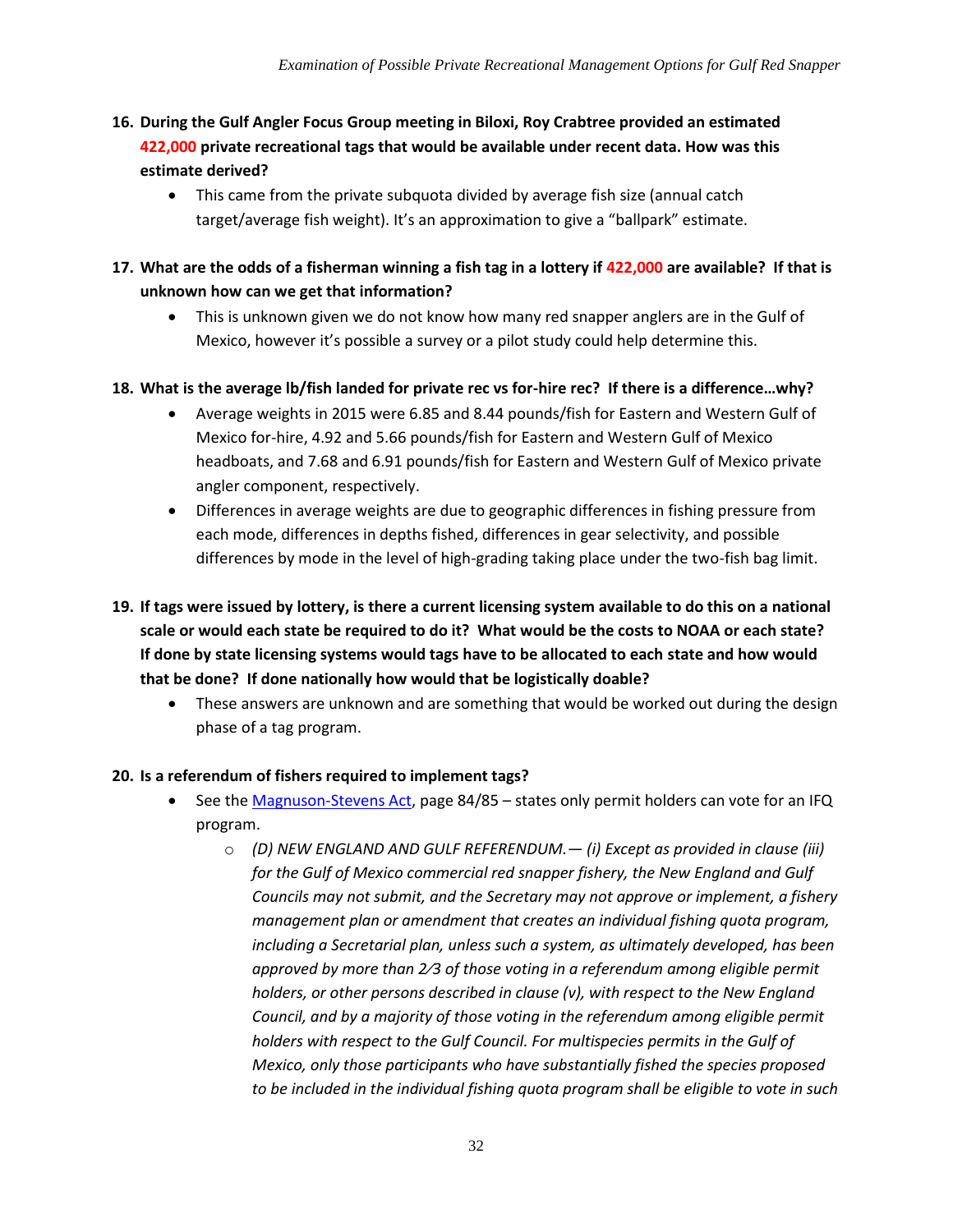*a referendum. If an individual fishing quota program fails to be approved by the requisite number of those voting, it may be revised and submitted for approval in a subsequent referendum.*

• It is important to note currently the private sector has no "eligible permit holders."